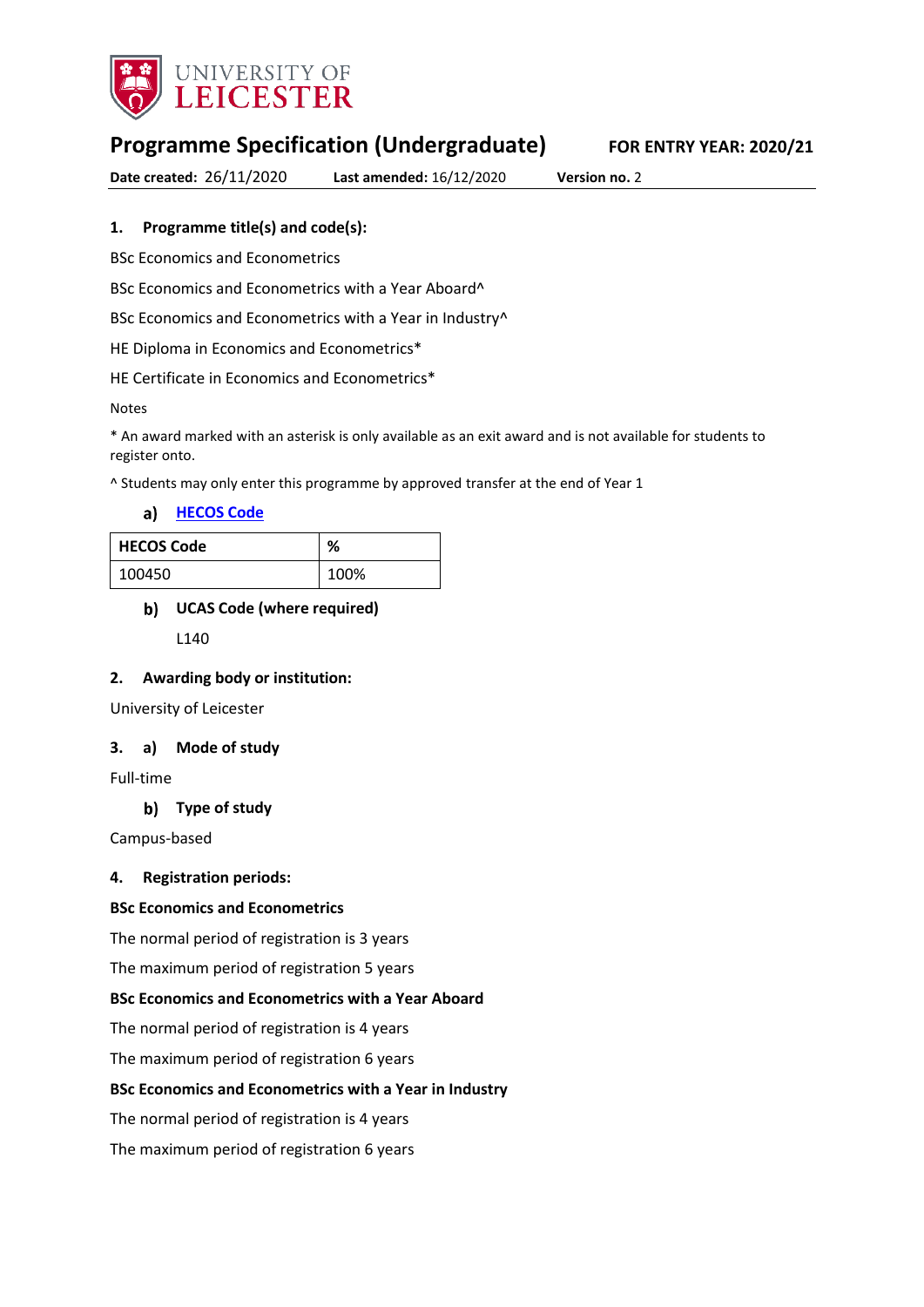### **5. Typical entry requirements**

Three A levels normally considered as a minimum. Two AS levels or vocational AS levels will be considered in place of an A level. General Studies and Critical Thinking not accepted.

A/AS Levels: ABB or equivalent including Maths A-Level grade B.

Access to HE course: Pass kite-marked course with a substantial number of level 3 credits at distinction, normally a minimum of 30 with some in Business or Economics. Students should also have A-level Maths Grade B.

European Baccalaureate: Pass with 77% overall including 80% in Maths.

International Baccalaureate: Pass with 30 points and 5 in HL Maths.

Cypriot Apolytirion: 18.5/20 overall including 17 in Maths, plus grade B in 1 A-level with an additional A-level in Maths.

French Baccalaureat: 13/20 overall with 13 in Advanced Maths. Students taking the international option 12/20 overall with 13 in Advanced Maths.

Lithuanian Brandos Atestatas: Pass with grade 8.5 overall, 75% on maths state exam.

Chinese first year degree course: Normally, Pass with an average of 85% with good grades in relevant subjects plus mathematics equivalent to A level grade B.

Year Abroad variant: The condition for admission to the scheme will be an average mark of no less than 55% in year one. Students who meet these conditions will be invited to apply at the beginning of the second year of studies. Students will then be expected to maintain average marks of no less than 55% in their second year.

For the Year Abroad variants, students will not be admitted directly to these programmes but will be able to transfer to the programme on application for a year abroad during the second year of the BA programme under the following conditions:

- Have an overall average of 55 or higher in the first year
- Have an overall average of 55 or higher in the second year
- Must not have any failed modules in order to progress to the year abroad.

**\****If you have mitigating circumstances that affect your results, you may request that your circumstances be taken into consideration.*

For those on the year in industry, see additional programme specification content for Year in Industry [programmes](https://www2.le.ac.uk/offices/sas2/courses/documentation/undergraduate-programme-specification-content-for-year-in-industry-programme-variants)

### **6. Accreditation of Prior Learning**

Direct entry into the second year may be possible for those with advanced qualifications strictly comparable with our degree structure.

### **7. Programme aims**

The programme aims to:

- Provide a specialist in-depth education in the application of mathematics and statistics to core areas of economics through progressive training to students with a background in mathematics.
- Prepare students for employment in a wide range of careers such as government service, business management and financial services, as well as quantitatively orientated careers in economic research, statistical forecasting and econometrics.
- To develop skills of critical analysis, problem solving, argument and presentation.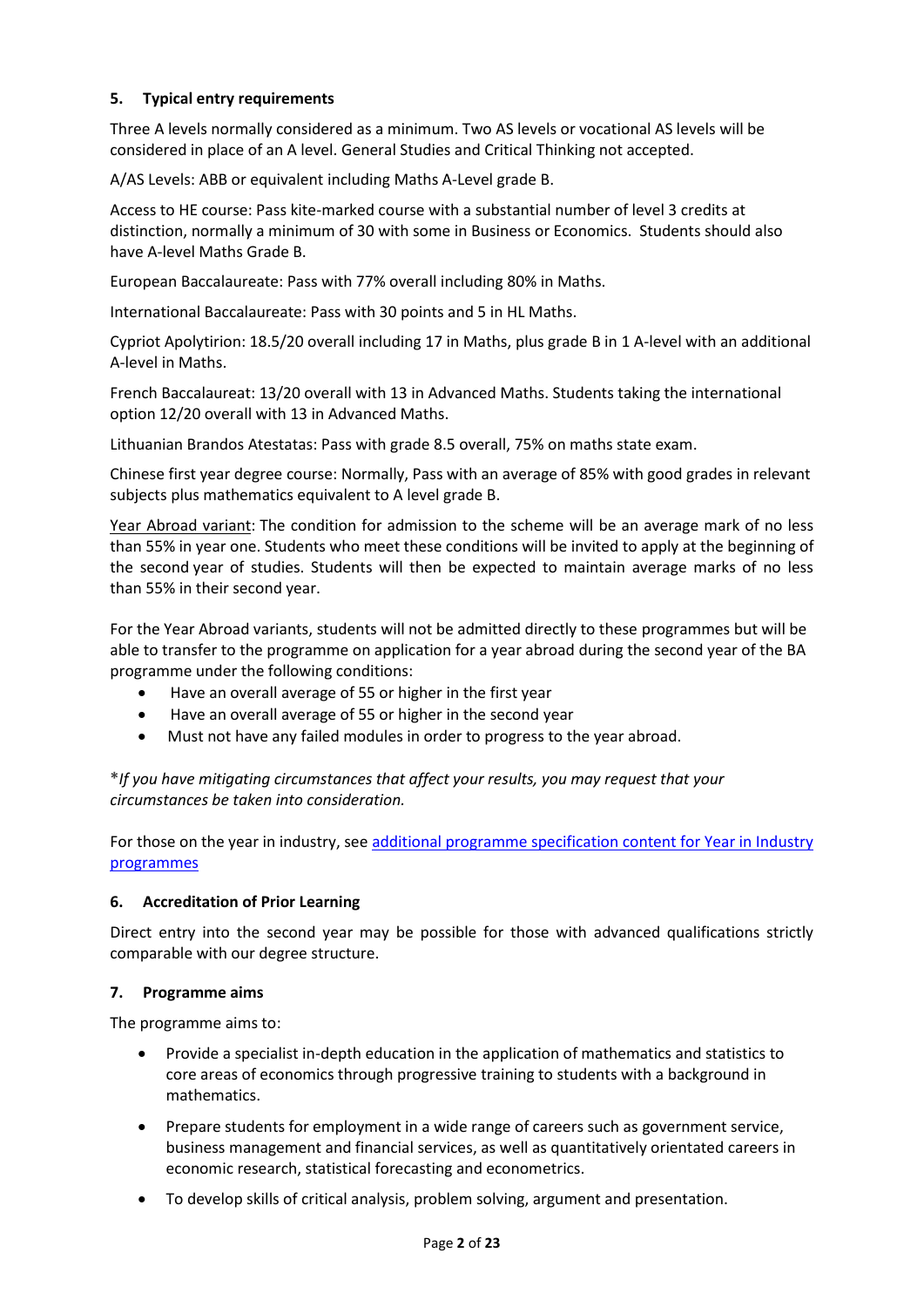- To provide the key skills relevant for further study at a graduate level.
- Provide students who enter the Year Abroad programme the experience of learning in a different cultural environment.
- Provide students who enter the Year in Industry programme with opportunities to obtain relevant work experience and support them in developing a portfolio to demonstrate learning outcomes. Also to enable these students to learn directly about business and the professional application of their studies.

### **8. Reference points used to inform the programme specification**

- QAA Benchmarking Statement
- Framework for Higher Education Qualifications (FHEQ)
- UK Quality Code for Higher Education
- **•** University Learnin[g Strategy](https://www2.le.ac.uk/offices/sas2/quality/learnteach)
- **[University Assessment Strategy](https://www2.le.ac.uk/offices/sas2/quality/learnteach)**
- University of Leicester Periodic Developmental Review Report
- External Examiners' reports (annual)
- United Nations Education for Sustainable Development Goals
- Student Destinations Data

### **9. Programme Outcomes**

Unless otherwise stated, programme outcomes apply to all awards specified in 1. Programme title(s).

### **Discipline specific knowledge and competencies**

i) Mastery of an appropriate body of knowledge

| <b>Intended Learning</b><br><b>Outcomes</b>                                                                                    | <b>Teaching and Learning Methods</b>                                                                                                         | <b>How Demonstrated?</b>                                                                                                                                                |
|--------------------------------------------------------------------------------------------------------------------------------|----------------------------------------------------------------------------------------------------------------------------------------------|-------------------------------------------------------------------------------------------------------------------------------------------------------------------------|
| Demonstrate knowledge of<br>the principles underlying<br>economic, analysis and core<br>issues in micro and<br>macroeconomics. | Lectures and seminars and<br>formative feedback particularly<br>on the core modules EC1000,<br>EC1001, EC2045, EC2046, EC3000<br>and EC3001. | Demonstrated through the<br>assignments delivered through<br>the core modules identified.                                                                               |
| Describe standard<br>mathematical and statistical<br>techniques, as well as<br>techniques in econometrics.                     | Lectures, seminars and formative<br>feedback particularly on modules<br>EC1013, EC1014, EC1011,<br>EC1012, EC 2019, EC2020 and<br>EC3062     | Demonstrated through achieving<br>a pass mark in the mid-term tests<br>and then the final exam on the<br>core mathematics and statistics<br>modules in year 1, 2 and 3. |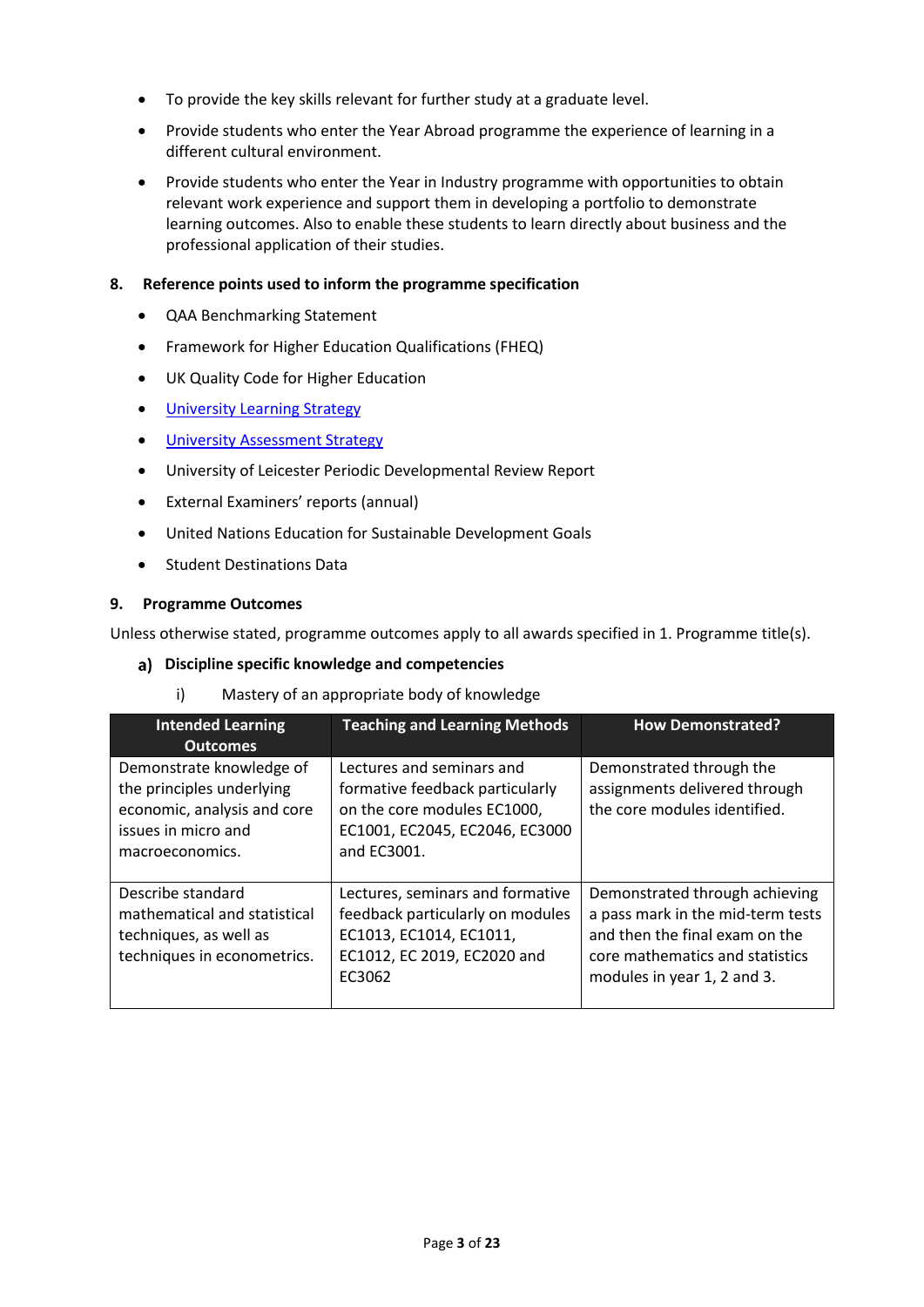ii) Understanding and application of key concepts and techniques

| <b>Intended Learning</b><br><b>Outcomes</b>                                                                                            | <b>Teaching and Learning Methods</b>                                                                                                                                                       | <b>How Demonstrated?</b>                                                                                                                                                                                                        |
|----------------------------------------------------------------------------------------------------------------------------------------|--------------------------------------------------------------------------------------------------------------------------------------------------------------------------------------------|---------------------------------------------------------------------------------------------------------------------------------------------------------------------------------------------------------------------------------|
| Explain economic models<br>and apply them<br>appropriately.                                                                            | Lectures, seminars and formative<br>assessments across all modules<br>across the programme.                                                                                                | Through exam performance but<br>also in oral presentations and<br>analyses of problem solving sets.<br>Through assessment, in particular                                                                                        |
|                                                                                                                                        |                                                                                                                                                                                            | EC1012, EC2020, EC2019, EC3062<br>and the Applied Econometrics<br>Project (EC3064).                                                                                                                                             |
| Employ quantitative<br>economic analysis.                                                                                              | Workshops held in computer labs<br>designed to demonstrate to the<br>'how' in relation to economic<br>quantitative modelling                                                               | Through exam performance but<br>also in oral presentations and<br>analyses of problem solving sets.<br>Through assessment, in particular<br>EC1012, EC2020, EC2019, EC3062<br>and the Applied Econometrics<br>Project (EC3064). |
| Demonstrate the ability to<br>apply economic theories and<br>techniques in a work place<br>setting (Year in Industry<br>variant only)* | Developing the ability to apply<br>economic/financial/mathematical<br>theories and concepts to real<br>world situations within the work<br>environment (Year in Industry<br>variant only). | Reflective log, skills audit,<br>employer feedback and final<br>report/presentation (Year in<br>Industry variant only).                                                                                                         |
| *The extent to which a<br>student will have the<br>opportunity to do this will<br>vary according to the type of<br>placement.          |                                                                                                                                                                                            |                                                                                                                                                                                                                                 |

## iii) Critical analysis of key issues

| <b>Intended Learning</b><br><b>Outcomes</b>                                    | <b>Teaching and Learning Methods</b>                                                                                                 | <b>How Demonstrated?</b>                                                                                                                                                                                                                                                     |
|--------------------------------------------------------------------------------|--------------------------------------------------------------------------------------------------------------------------------------|------------------------------------------------------------------------------------------------------------------------------------------------------------------------------------------------------------------------------------------------------------------------------|
| Critically analyse economic<br>arguments and relate them<br>to current issues. | All modules across the<br>programme and as part of on-<br>going professional development<br>but specifically on EC1025 and<br>EC3064 | Engagement in debates within<br>lectures and seminars as<br>formative assessment but also in<br>summative assessments in<br>particular the on-going reflective<br>development of the Leicester<br>Award and Leicester Award Gold<br>and the Applied Econometrics<br>Project. |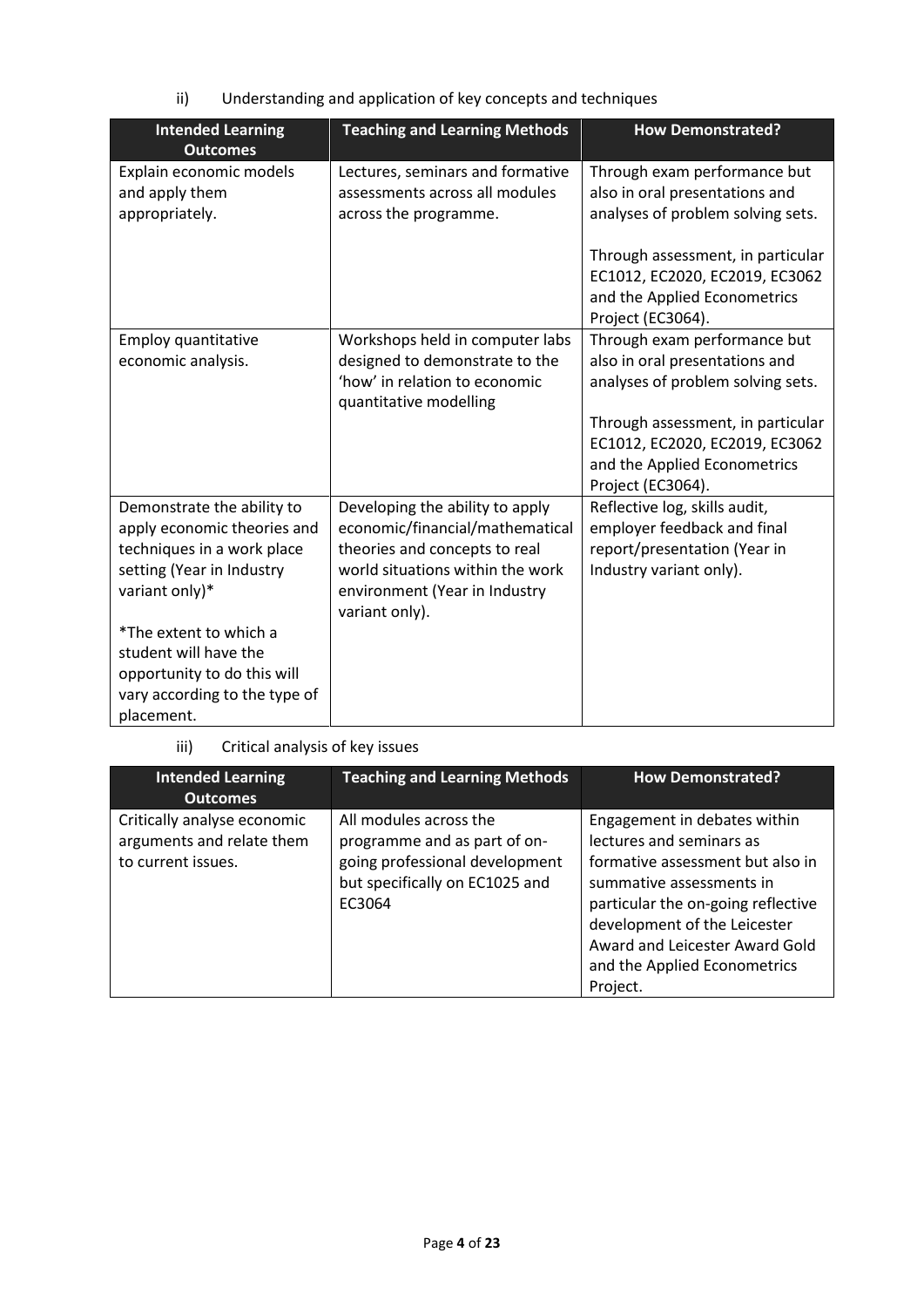| <b>Intended Learning</b><br><b>Outcomes</b>                                 | <b>Teaching and Learning Methods</b>                                                                                                                                         | <b>How Demonstrated?</b>                                                                                         |
|-----------------------------------------------------------------------------|------------------------------------------------------------------------------------------------------------------------------------------------------------------------------|------------------------------------------------------------------------------------------------------------------|
| Produce clear and concise<br>arguments and models on<br>economics.          | Years 1, 2 and 3: Lectures,<br>tutorials, seminars, formative &<br>summative feedback.                                                                                       | Assessed through a range of<br>written reports and data analyses<br>problem sets throughout years 1,<br>2 and 3. |
|                                                                             | Intensity of the problem<br>solving sets increases over the<br>course of the programme to<br>ensure knowledge is<br>cumulatively developed, retained<br>and operationalized. |                                                                                                                  |
|                                                                             | Developed through seminar<br>classes and lectures in<br>preparation for the assignment<br>on EC3064                                                                          |                                                                                                                  |
| Produce clear and concise<br>quantitative economic<br>analysis and results. | Years 1, 2 and 3: Lectures,<br>tutorials, seminars, formative &<br>summative feedback.                                                                                       | Assessed through a range of<br>written reports and data analyses<br>problem sets throughout years 1,<br>2 and 3. |
|                                                                             | Intensity of the problem<br>solving sets increases over the<br>course of the programme to<br>ensure knowledge is<br>cumulatively developed, retained<br>and operationalized. |                                                                                                                  |
|                                                                             | Developed through seminar<br>classes and lectures in<br>preparation for the assignment<br>on EC3064                                                                          |                                                                                                                  |
| Write an extended original<br>research report.                              | Developed through seminar<br>classes and lectures in<br>preparation for the assignment<br>on EC3064                                                                          | Attainment on EC3064 Research<br>in Economics assignment which is<br>an extended independent piece<br>of work.   |

iv) Clear and concise presentation of material

# v) Critical appraisal of evidence with appropriate insight

| <b>Intended Learning</b><br><b>Outcomes</b>            | <b>Teaching and Learning Methods</b>                                                                                   | <b>How Demonstrated?</b>                                    |
|--------------------------------------------------------|------------------------------------------------------------------------------------------------------------------------|-------------------------------------------------------------|
| Critically appraise relevant<br>research on economics. | Years 1, 2 and 3: Lectures,<br>tutorials, seminars, formative &<br>summative feedback.<br>Workshops and computer labs. | Attainment in EC3064 Applied<br><b>Econometrics Project</b> |
|                                                        | <b>Maths Support Sessions</b>                                                                                          |                                                             |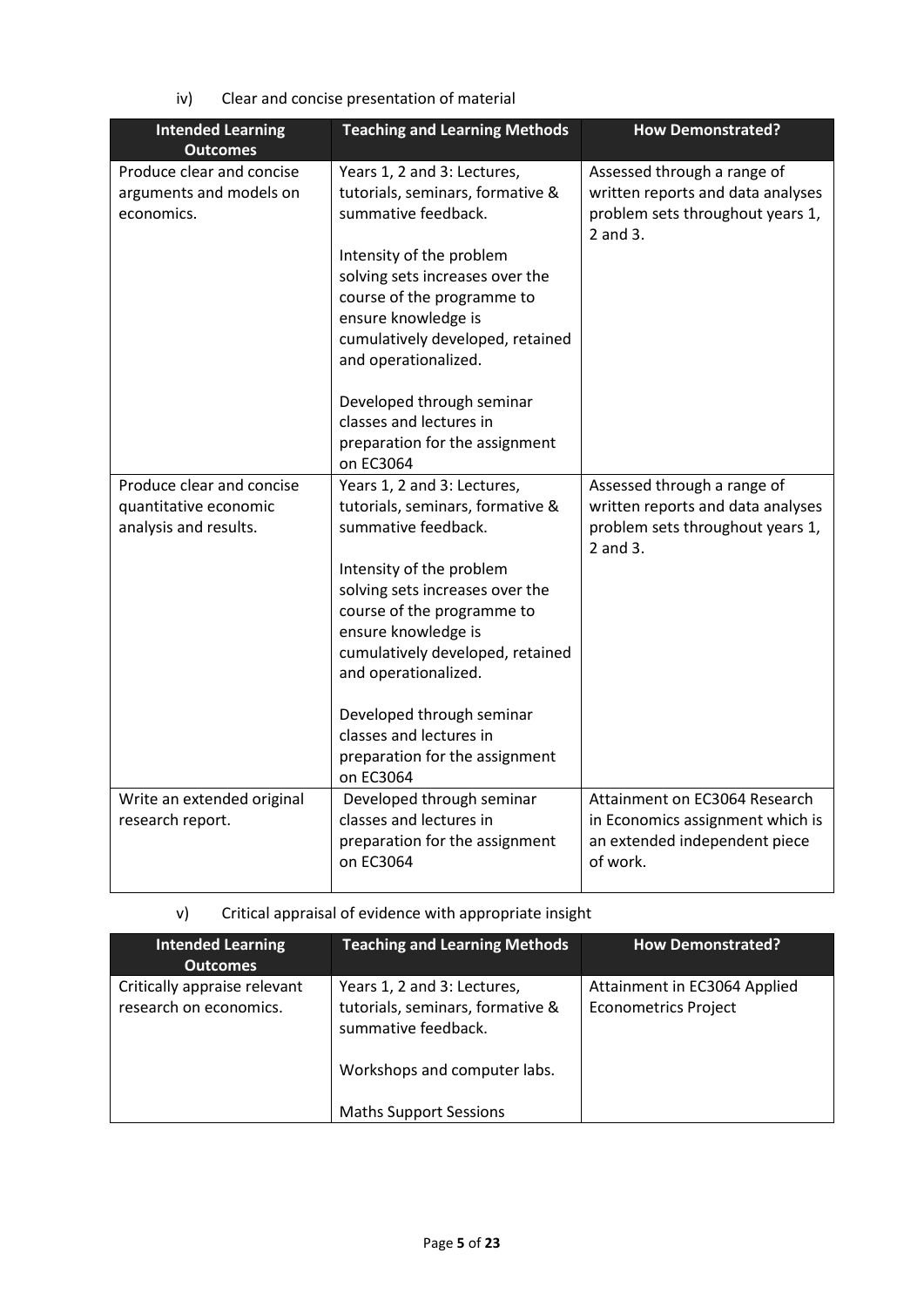| <b>Intended Learning</b><br><b>Outcomes</b>                                | <b>Teaching and Learning Methods</b>                                                                                   | <b>How Demonstrated?</b>                                    |
|----------------------------------------------------------------------------|------------------------------------------------------------------------------------------------------------------------|-------------------------------------------------------------|
| Critically appraise the results<br>from quantitative economic<br>analysis. | Years 1, 2 and 3: Lectures,<br>tutorials, seminars, formative &<br>summative feedback.<br>Workshops and computer labs. | Attainment in EC3064 Applied<br><b>Econometrics Project</b> |
|                                                                            | <b>Maths Support Sessions</b>                                                                                          |                                                             |

## vi) Other discipline specific competencies

| <b>Intended Learning</b><br><b>Outcomes</b> | Teaching and Learning Methods | <b>How Demonstrated?</b> |
|---------------------------------------------|-------------------------------|--------------------------|
| N/A                                         | N/A                           | N/A                      |

# **b)** Transferable skills

i) Oral communication

| <b>Intended Learning</b><br><b>Outcomes</b>                                     | <b>Teaching and Learning Methods</b>                                                    | <b>How Demonstrated?</b>                              |
|---------------------------------------------------------------------------------|-----------------------------------------------------------------------------------------|-------------------------------------------------------|
| Prepare and present<br>concepts, arguments or<br>analysis orally.               | Seminar and assessment support<br>across all years of study.                            | Formative: Contribution to<br>tutorials and seminars. |
|                                                                                 | Content delivered through the<br>engagement strategy including<br>employability skills. | Summative assessment on<br>EC1025, EC3064             |
|                                                                                 | Leicester Award and Leicester<br>Award Gold provision.                                  |                                                       |
|                                                                                 | Scaffold approach to the format<br>of assessment.                                       |                                                       |
| Produce clear visual aids to<br>accompany an oral<br>presentation.              | Seminar and assessment support<br>across all years of study.                            | Formative: Contribution to<br>tutorials and seminars. |
|                                                                                 | Content delivered through the<br>engagement strategy including<br>employability skills. | Summative assessment on<br>EC1025, EC3064             |
|                                                                                 | Leicester Award and Leicester<br>Award Gold provision.                                  |                                                       |
|                                                                                 | Scaffold approach to the format<br>of assessment.                                       |                                                       |
| Application of oral                                                             | Developing oral communication                                                           | Reflective log and final                              |
| communication skills within                                                     | skills in the work environment                                                          | report/presentation (Year in                          |
| the work environment and in<br>presentation (Year in<br>Industry variant only). | (Year in Industry variant only).                                                        | Industry variant only).                               |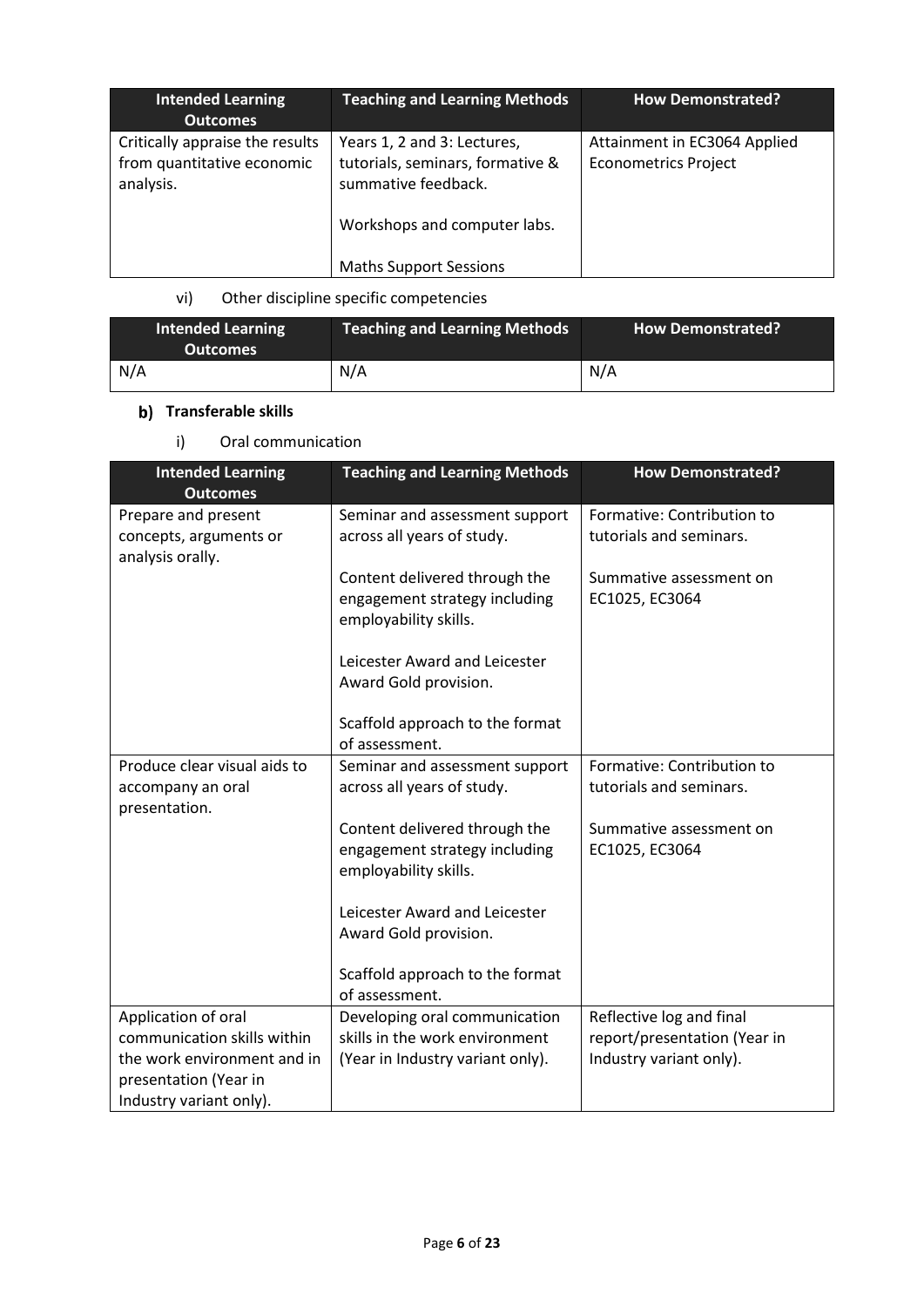### ii) Written communication

| <b>Intended Learning</b><br><b>Outcomes</b>                                                                                                | <b>Teaching and Learning Methods</b>                                                                                                                                                   | <b>How Demonstrated?</b>                                                              |
|--------------------------------------------------------------------------------------------------------------------------------------------|----------------------------------------------------------------------------------------------------------------------------------------------------------------------------------------|---------------------------------------------------------------------------------------|
| Produce clearly written<br>material with appropriate<br>use of evidence.                                                                   | Year $1$ :<br>Induction Programme and Study<br>Skills Support material.<br>Years 1, 2 and 3: Lectures,<br>tutorials, seminars, formative &<br>summative feedback, module<br>handbooks. | Formative assessment,<br>coursework, exams, Applied<br>Econometrics Project (EC3064). |
| Application of written<br>communication skills within<br>the work environment and in<br>report writing (Year in<br>Industry variant only). | Developing written<br>communication skills in the work<br>environment (Year in Industry<br>variant only).                                                                              | Reflective log and final<br>report/presentation (Year in<br>Industry variant only).   |

iii) Information technology

| <b>Intended Learning</b><br><b>Outcomes</b> | <b>Teaching and Learning Methods</b> | <b>How Demonstrated?</b>            |
|---------------------------------------------|--------------------------------------|-------------------------------------|
| Use word processing in the                  | Year 1:                              | Formative: Contribution             |
| preparation of written work.                | <b>Induction Programme and Study</b> | to computer classes.                |
|                                             | Skills Support material.             |                                     |
|                                             |                                      | Summative: written reports and      |
|                                             | Years 1 and 2: Computer classes      | data analysis skills in relation to |
|                                             |                                      | problem sets.                       |
|                                             | Year 3: Applied Econometrics         |                                     |
|                                             | Project                              |                                     |
|                                             |                                      |                                     |
|                                             | Econometrics modules EC2020,         |                                     |
|                                             | EC2019 and EC3062                    |                                     |
| Use the internet to access                  | Year 1:                              | Formative: Contribution             |
| appropriate information.                    | Induction Programme and Study        | to computer classes.                |
|                                             | Skills Support material.             |                                     |
|                                             |                                      | Summative: written reports and      |
|                                             | Years 1 and 2: Computer classes      | data analysis skills in relation to |
|                                             |                                      | problem sets.                       |
|                                             | Year 3: Applied Econometrics         |                                     |
|                                             | Project                              |                                     |
|                                             |                                      |                                     |
|                                             | Econometrics modules EC2020,         |                                     |
|                                             | EC2019 and EC3062                    |                                     |
| Use spreadsheets for data                   | Year 1:                              | Formative: Contribution             |
| presentation and analysis.                  | Induction Programme and Study        | to computer classes.                |
|                                             | Skills Support material.             |                                     |
|                                             |                                      | Summative: written reports and      |
|                                             | Years 1 and 2: Computer classes      | data analysis skills in relation to |
|                                             |                                      | problem sets.                       |
|                                             | Year 3: Applied Econometrics         |                                     |
|                                             | Project                              |                                     |
|                                             |                                      |                                     |
|                                             | Econometrics modules EC2020,         |                                     |
|                                             | EC2019 and EC3062                    |                                     |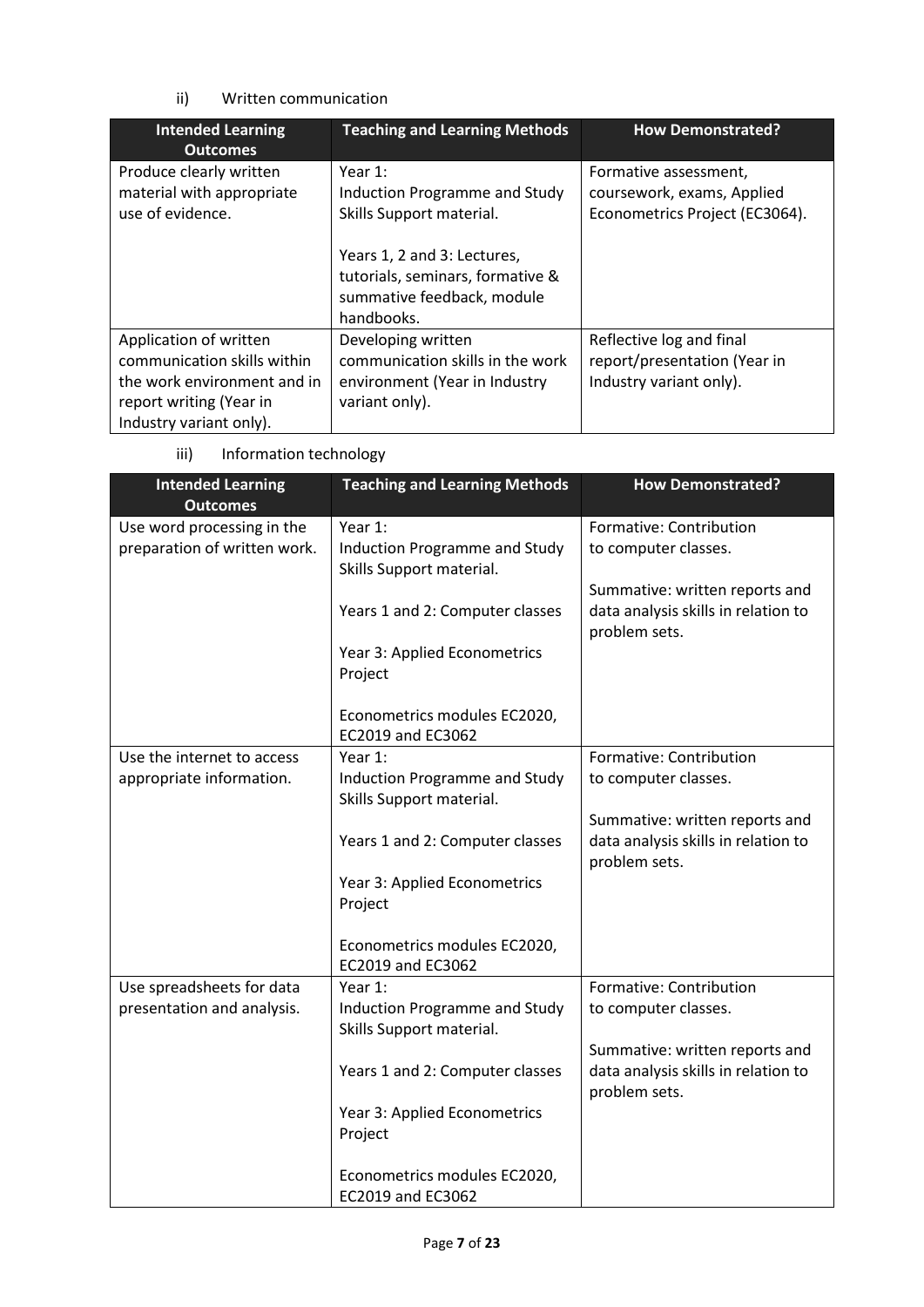| <b>Teaching and Learning Methods</b>                      | <b>How Demonstrated?</b>                             |
|-----------------------------------------------------------|------------------------------------------------------|
| Year 1:                                                   | Formative: Contribution                              |
| Induction Programme and Study<br>Skills Support material. | to computer classes.                                 |
|                                                           | Summative: written reports and                       |
| Years 1 and 2: Computer classes                           | data analysis skills in relation to<br>problem sets. |
| Year 3: Applied Econometrics                              |                                                      |
| Project                                                   |                                                      |
| Econometrics modules EC2020,<br>EC2019 and EC3062         |                                                      |
| Developing IT skills in the                               | Reflective log, skills audit,                        |
| work environment through                                  | employer feedback and final                          |
| project work and student                                  | report/presentation (Year in                         |
| portfolio (Year in Industry variant<br>only).             | Industry variant only).                              |
|                                                           |                                                      |

## iv) Numeracy

| <b>Intended Learning</b><br><b>Outcomes</b>                                                          | <b>Teaching and Learning Methods</b>                                                                              | <b>How Demonstrated?</b>                                                                                                |
|------------------------------------------------------------------------------------------------------|-------------------------------------------------------------------------------------------------------------------|-------------------------------------------------------------------------------------------------------------------------|
| Employ general numerical,<br>mathematical and statistical<br>skills.                                 | Years 1, 2 and 3: Lectures,<br>tutorials, seminars, computer<br>classes, formative & summative<br>feedback.       | Formative assessment,<br>coursework, exams, Applied<br>Econometrics Project (EC3064)                                    |
| Application of numeracy<br>skills within the work<br>environment (Year in<br>Industry variant only). | Developing numeracy skills in the<br>work environment through<br>project work (Year in Industry<br>variant only). | Reflective log, skills audit,<br>employer feedback and final<br>report/presentation (Year in<br>Industry variant only). |

## v) Team working

| <b>Intended Learning</b><br><b>Outcomes</b> | <b>Teaching and Learning Methods</b>                                     | <b>How Demonstrated?</b>                                                                                                                                         |
|---------------------------------------------|--------------------------------------------------------------------------|------------------------------------------------------------------------------------------------------------------------------------------------------------------|
| Demonstrate basic team<br>working skills.   | Years 1, 2 and 3: Lectures,<br>tutorials, seminars, computer<br>classes. | Group-based coursework on<br>EC1025, EC2019, EC3001, EC3062<br>and in relation to the reflections<br>as part of the Leicester Award<br>and Leicester Award Gold. |
| Application of team building                | Developing team building skills in                                       | Reflective log, skills audit,                                                                                                                                    |
| skills within the work                      | the work environment through                                             | employer feedback and final                                                                                                                                      |
| environment (Year in                        | project work (Year in Industry                                           | report/presentation (Year in                                                                                                                                     |
| Industry variant only).                     | variant only).                                                           | Industry variant only).                                                                                                                                          |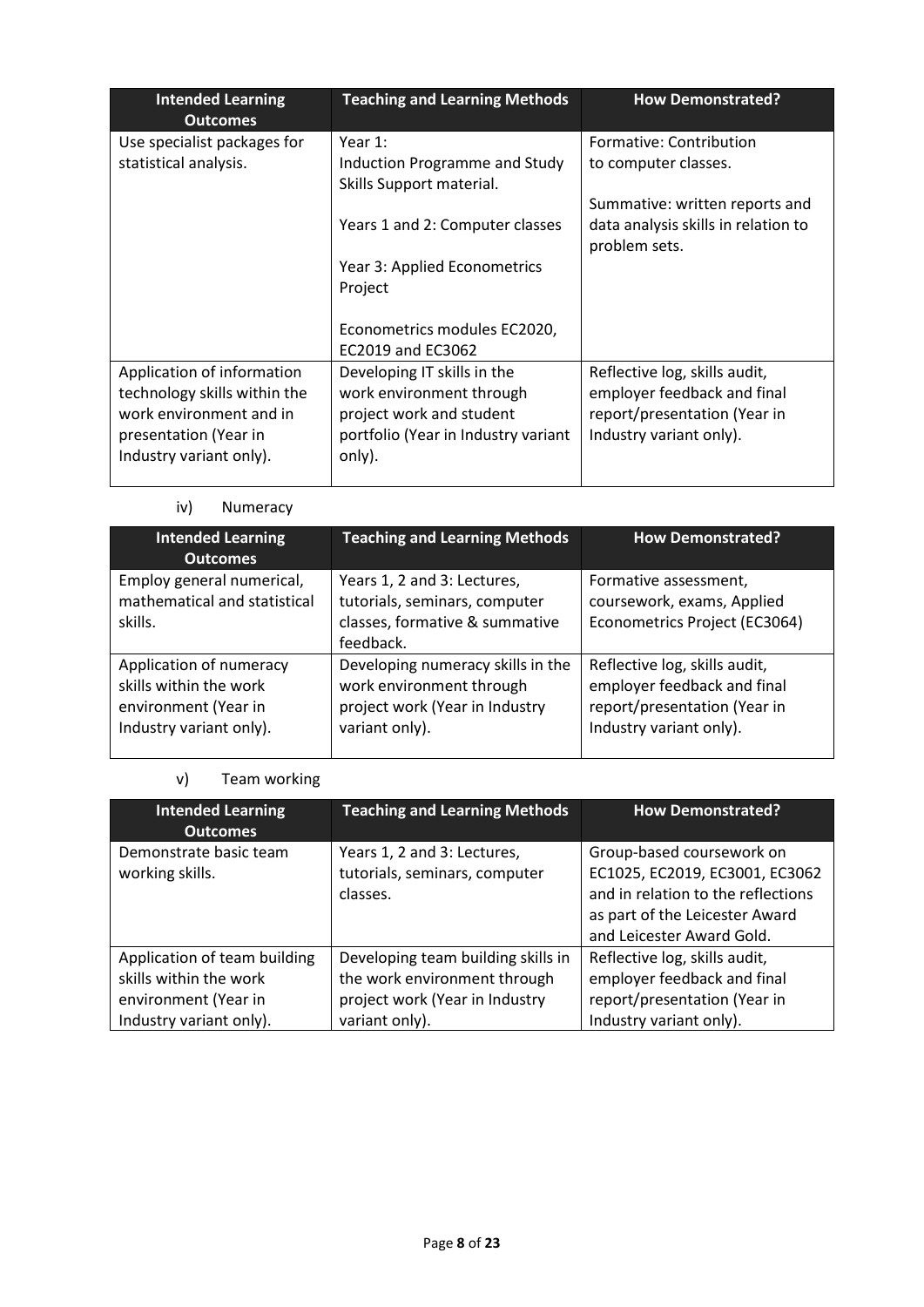## vi) Problem solving

| <b>Intended Learning</b><br><b>Outcomes</b>                                                                 | <b>Teaching and Learning Methods</b>                                                                                                                                                       | <b>How Demonstrated?</b>                                                                                                |
|-------------------------------------------------------------------------------------------------------------|--------------------------------------------------------------------------------------------------------------------------------------------------------------------------------------------|-------------------------------------------------------------------------------------------------------------------------|
| Demonstrate problem<br>formulation and solution.                                                            | Years 1, 2 and 3: Lectures,<br>tutorials, seminars, formative &<br>summative feedback.                                                                                                     | Formative assessment,<br>coursework, exams and mid-term<br>tests. In particular,<br>problem sets and data analysis      |
|                                                                                                             | <b>Maths Support Sessions</b>                                                                                                                                                              | assignments are relevant.                                                                                               |
| Application of problem<br>solving skills within the work<br>environment (Year in<br>Industry variant only). | Developing problem solving skills<br>in the work environment through<br>project work and applying<br>theories and concepts to real<br>world situations (Year in Industry<br>variant only). | Reflective log, skills audit,<br>employer feedback and final<br>report/presentation (Year in<br>Industry variant only). |

vii) Information handling

| <b>Intended Learning</b><br><b>Outcomes</b>                                                                      | <b>Teaching and Learning Methods</b>                                                                            | <b>How Demonstrated?</b>                                                                                                |
|------------------------------------------------------------------------------------------------------------------|-----------------------------------------------------------------------------------------------------------------|-------------------------------------------------------------------------------------------------------------------------|
| Find and use appropriate<br>information from a variety of<br>sources.                                            | Years 1, 2 and 3: Lectures,<br>tutorials, seminars, computer<br>classes, formative & summative<br>feedback.     | Formative assessment,<br>coursework, exams, Applied<br>Econometrics Project.                                            |
|                                                                                                                  | Developed specifically through<br>the on-line academic misconduct<br>course embedded in EC1000.                 |                                                                                                                         |
| Application of information<br>handling skills within the<br>work environment (Year in<br>Industry variant only). | Developing data handling in the<br>work environment through<br>project work (Year in Industry<br>variant only). | Reflective log, skills audit,<br>employer feedback and final<br>report/presentation (Year in<br>Industry variant only). |

### viii) Skills for lifelong learning

| <b>Intended Learning</b><br><b>Outcomes</b>                          | <b>Teaching and Learning Methods</b>                                                                                          | <b>How Demonstrated?</b>                                                                   |
|----------------------------------------------------------------------|-------------------------------------------------------------------------------------------------------------------------------|--------------------------------------------------------------------------------------------|
| Collect and apply new ideas<br>and concepts.                         | Year 1: Induction Programme<br>and Study Skills Support material.                                                             | Formative assessment,<br>coursework, exams, Applied<br>Econometrics Project assignment.    |
|                                                                      | Years 1, 2 and 3: Lectures,<br>tutorials, seminars, computer<br>classes, formative & summative<br>feedback, module handbooks. | Ability to hand-in work on time,<br>arrive at exams prepared and<br>anticipating challenge |
| Combine new knowledge<br>and techniques with prior<br>understanding. | Year 1: Induction Programme<br>and Study Skills Support material.<br>Years 1, 2 and 3: Lectures,                              | Formative assessment,<br>coursework, exams, Applied<br>Econometrics Project assignment.    |
|                                                                      | tutorials, seminars, computer<br>classes, formative & summative<br>feedback, module handbooks.                                | Ability to hand-in work on time,<br>arrive at exams prepared and<br>anticipating challenge |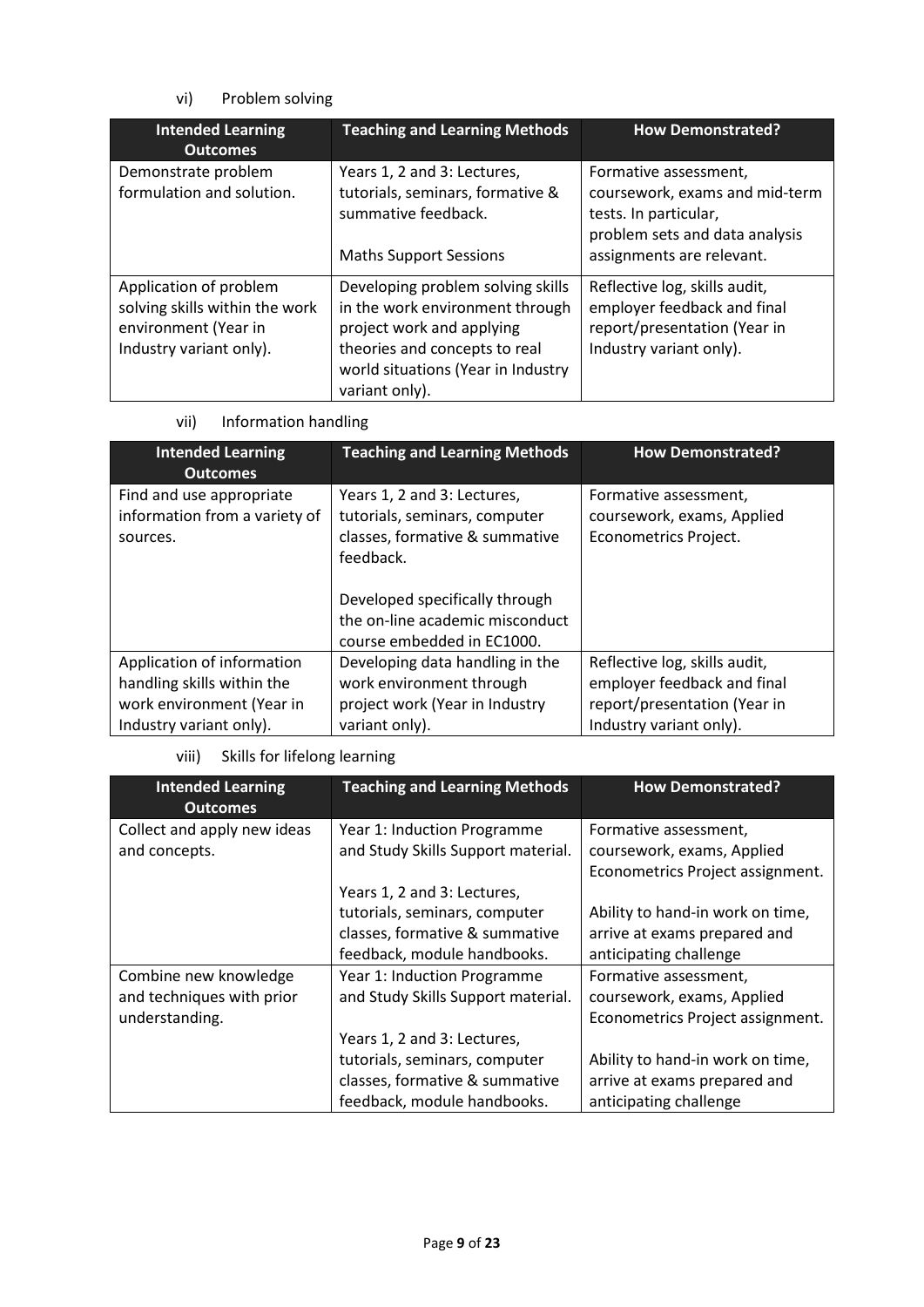| <b>Intended Learning</b><br><b>Outcomes</b>       | <b>Teaching and Learning Methods</b>                              | <b>How Demonstrated?</b>                                    |
|---------------------------------------------------|-------------------------------------------------------------------|-------------------------------------------------------------|
| Demonstrate and produce                           | Year 1: Induction Programme                                       | Formative assessment,                                       |
| independent work.                                 | and Study Skills Support material.                                | coursework, exams, Applied                                  |
|                                                   |                                                                   | Econometrics Project assignment.                            |
|                                                   | Years 1, 2 and 3: Lectures,                                       |                                                             |
|                                                   | tutorials, seminars, computer                                     | Ability to hand-in work on time,                            |
|                                                   | classes, formative & summative                                    | arrive at exams prepared and                                |
|                                                   | feedback, module handbooks.                                       | anticipating challenge                                      |
| Demonstrate time                                  | Year 1: Induction Programme                                       | Formative assessment,                                       |
| management skills through                         | and Study Skills Support material.                                | coursework, exams, Applied                                  |
| adhering to deadlines.                            |                                                                   | Econometrics Project assignment.                            |
|                                                   | Years 1, 2 and 3: Lectures,                                       |                                                             |
|                                                   | tutorials, seminars, computer                                     | Ability to hand-in work on time,                            |
|                                                   | classes, formative & summative                                    | arrive at exams prepared and                                |
|                                                   | feedback, module handbooks.                                       | anticipating challenge                                      |
| Use a variety of sources of                       | Year 1: Induction Programme                                       | Formative assessment,                                       |
| knowledge appropriately.                          | and Study Skills Support material.                                | coursework, exams, Applied                                  |
|                                                   |                                                                   | Econometrics Project assignment.                            |
|                                                   | Years 1, 2 and 3: Lectures,                                       |                                                             |
|                                                   | tutorials, seminars, computer                                     | Ability to hand-in work on time,                            |
|                                                   | classes, formative & summative                                    | arrive at exams prepared and                                |
|                                                   | feedback, module handbooks.                                       | anticipating challenge                                      |
| Demonstrate ability to learn                      | Year Abroad variant only:                                         | Year Abroad variant only: Exams                             |
| in a different cultural                           | Lectures, seminars, tutorials,                                    | and coursework in the host                                  |
| environment (Year Abroad                          | feedback while studying in the                                    | institution.                                                |
| variant only).                                    | host institution.                                                 |                                                             |
| Application of a variety of                       | Developing a variety of                                           | Reflective log, skills audit,                               |
| employability and                                 | employability and transferable                                    | employer feedback and final                                 |
| transferable skills (some                         | skills through responsibilities                                   | report/presentation (Year in                                |
| outlined already above)                           | associated with their work                                        | Industry variant only).                                     |
| within the work environment                       | placement (Year in Industry                                       |                                                             |
| (Year in Industry variant                         | variant only).                                                    |                                                             |
| only).                                            |                                                                   |                                                             |
| Demonstrate the ability to                        | Developing a variety of                                           | Reflective log, skills audit,                               |
| think reflectively about                          | employability and transferable                                    | employer feedback and final                                 |
| personal and professional                         | skills through responsibilities<br>associated with their work     | report/presentation (Year in                                |
| development (Year in                              |                                                                   | Industry variant only).                                     |
| Industry variant only).                           | placement (Year in Industry<br>variant only).                     |                                                             |
|                                                   | Developing a variety of                                           |                                                             |
| Demonstrate professional<br>behaviour in the work |                                                                   | Reflective log, skills audit,                               |
| environment (Year in                              | employability and transferable<br>skills through responsibilities | employer feedback and final<br>report/presentation (Year in |
| Industry variant only).                           | associated with their work                                        | Industry variant only).                                     |
|                                                   | placement (Year in Industry                                       |                                                             |
|                                                   | variant only).                                                    |                                                             |
|                                                   |                                                                   |                                                             |

## **10. Progression points**

This programme follows the standard Scheme of Progression set out in **Senate Regulations** – see the version of Senate Regulation 5 governing undergraduate programmes relevant to the year of entry.

The following additional progression requirements for this programme have been approved:

Year Abroad Variant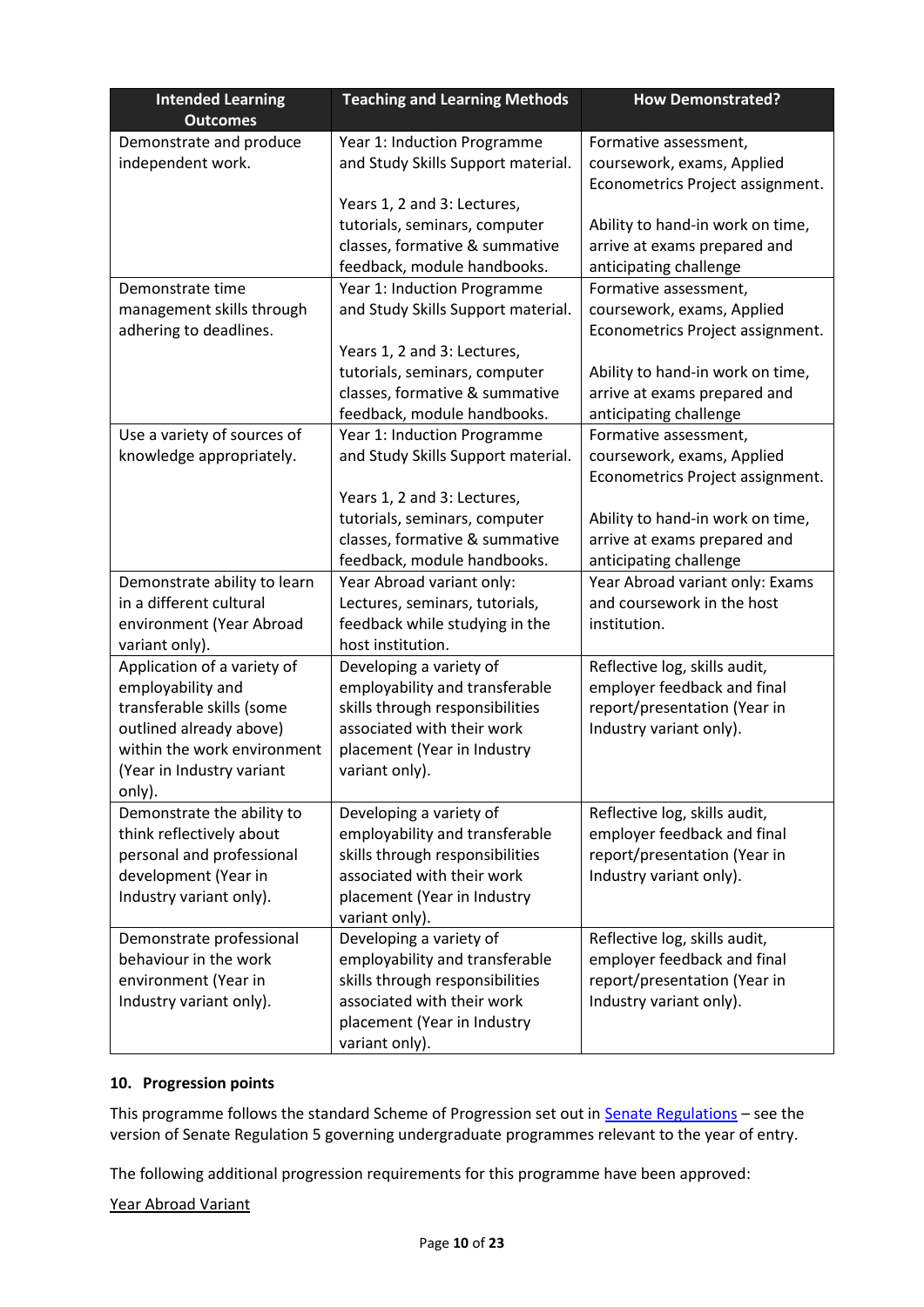Students who meet the conditions set out in section 5 will be invited to apply at the beginning of the second year of studies. Students will then be expected to maintain average marks of no less than 55% in their second year.

### **\****If you have mitigating circumstances that affect your results, you may request that your circumstances be taken into consideration.*

For those on the year in industry, se[e additional programme specification content for Year in Industry](https://www2.le.ac.uk/offices/sas2/courses/documentation/undergraduate-programme-specification-content-for-year-in-industry-programme-variants)  [programmes](https://www2.le.ac.uk/offices/sas2/courses/documentation/undergraduate-programme-specification-content-for-year-in-industry-programme-variants)

In cases where a student has failed to meet a requirement to progress, he or she will be required to withdraw from the course

### **Course transfers**

N/A

### **11. Criteria for award and classification**

This programme follows the standard scheme of undergraduate award and classification set out in [Senate Regulations](http://www.le.ac.uk/senate-regulations) – see the version of *Senate Regulation 5 governing undergraduate programmes* relevant to the year of entry.

### **12. Special features**

- Intended for students who wish to take advantage of their background in mathematics.
- Study of core microeconomic and macroeconomic theory and applications at progressively rising levels of analytical and technical complexity
- Development of learning and communications skills in groups of various sizes.
- A wide range of optional modules allows students to bias their training in a chosen direction.
- Training in, and the use of, information technology and computer skills for statistical and econometric analysis as well as written and oral presentation skills.
- Experience in the design and implementation of statistical project work.
- A formal employability skills development programme in year 1
- The option of a four-year 'with a Year Abroad' degree programme, with a third year spent studying at an overseas partner University either in a foreign language or in English (see below).
- The option of a four-year 'with a Year in Industry' degree programme (see below).

#### **13. Indications of programme quality**

- University Academic Review
- External examiners reports
- First Destination careers statistics
- Exemptions from Business Economics professional exams with the Chartered Institute of Management Accountants (CIMA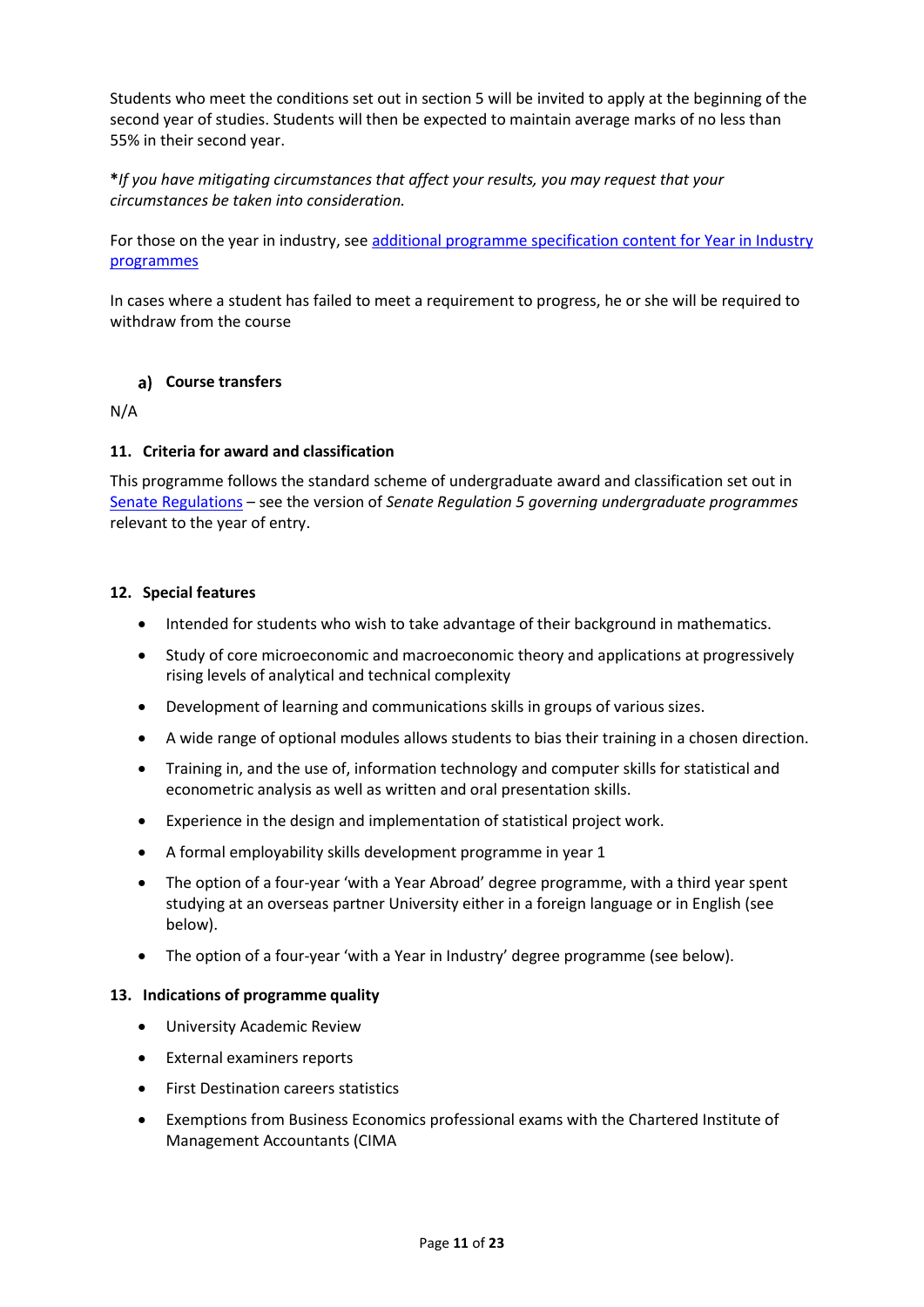### **14. External Examiner(s) reports**

The details of the External Examiner(s) for this programme and the most recent External Examiners' reports for this programme can be found at **[exampapers@Leicester](https://exampapers.le.ac.uk/)** [log-in required]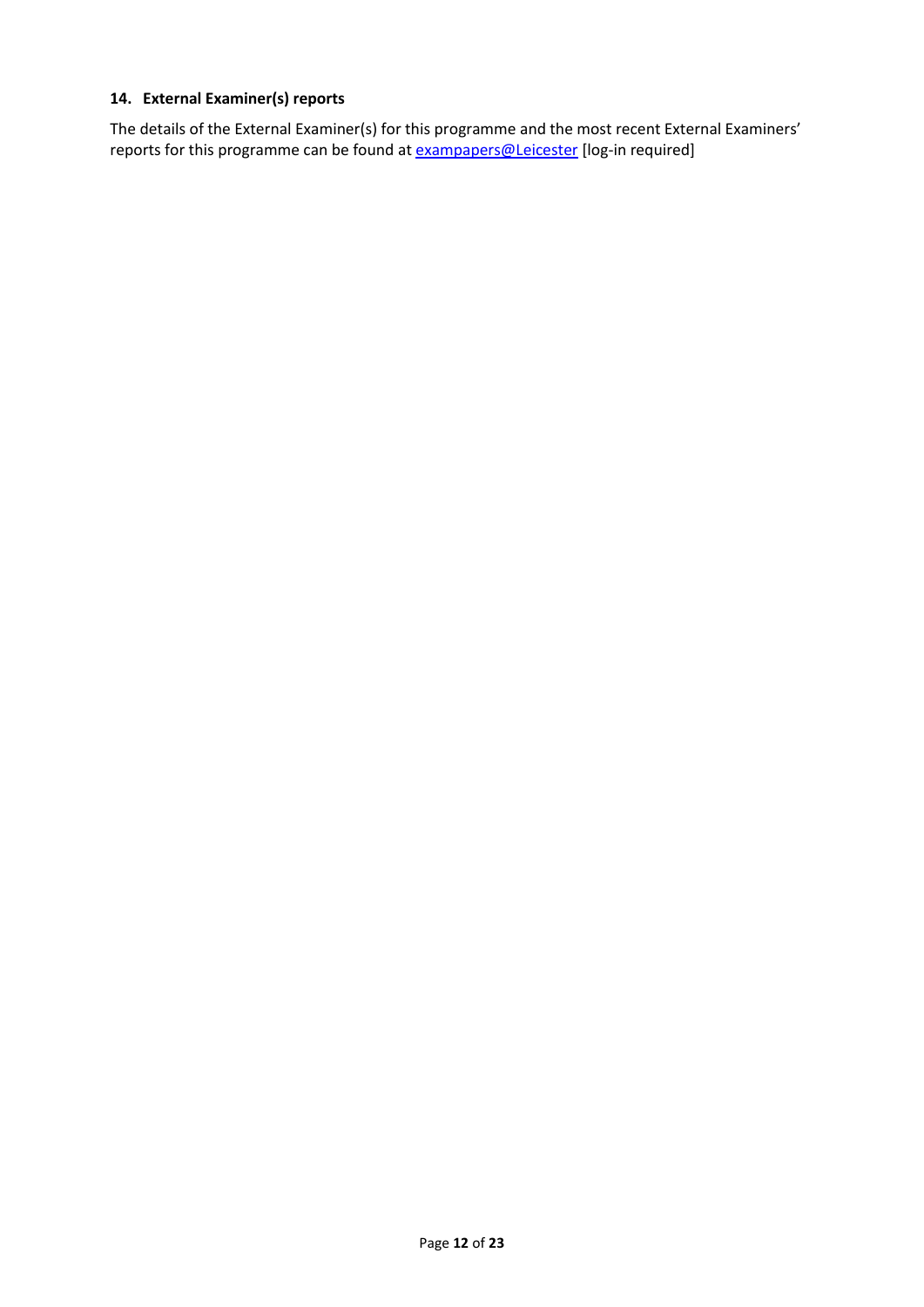

# **Programme Specification (Undergraduate) FOR ENTRY YEAR: 2020/21**

**Date created:** 26/11/2020 **Last amended:** 16/12/2020 **Version no.** 2

## **Appendix 1: Programme structure (programme regulations)**

The University regularly reviews its programmes and modules to ensure that they reflect the current status of the discipline and offer the best learning experience to students. On occasion, it may be necessary to alter particular aspects of a course or module.

BSc Economics and Econometrics

**Level 4/Year 1 2020/21**

Credit breakdown

| <b>Status</b> | <b>Year long</b> | Semester 1 | <b>Semester 2</b> |
|---------------|------------------|------------|-------------------|
| Core          | 30 credits       | 45 credits | 45 credits        |
| Optional      | n/a              | n/a        | n/a               |

120 credits in total

### Core modules

| <b>Delivery period</b> | Code   | <b>Title</b>                                           | <b>Credits</b> |
|------------------------|--------|--------------------------------------------------------|----------------|
| Year long              | EC1025 | Contemporary Issues In Economics, Finance And Business | 30 credits     |
| Sem 1                  | EC1000 | <b>Microeconomics</b>                                  | 15 credits     |
| Sem 1                  | EC1013 | <b>Calculus And Optimisation</b>                       | 15 credits     |
| Sem 1                  | EC1011 | Probability And Probability Distributions              | 15 credits     |
| Sem <sub>2</sub>       | EC1001 | Macroeconomics                                         | 15 credits     |
| Sem <sub>2</sub>       | EC1014 | Linear Algebra                                         | 15 credits     |
| Sem <sub>2</sub>       | EC1012 | <b>Statistical Inference</b>                           | 15 credits     |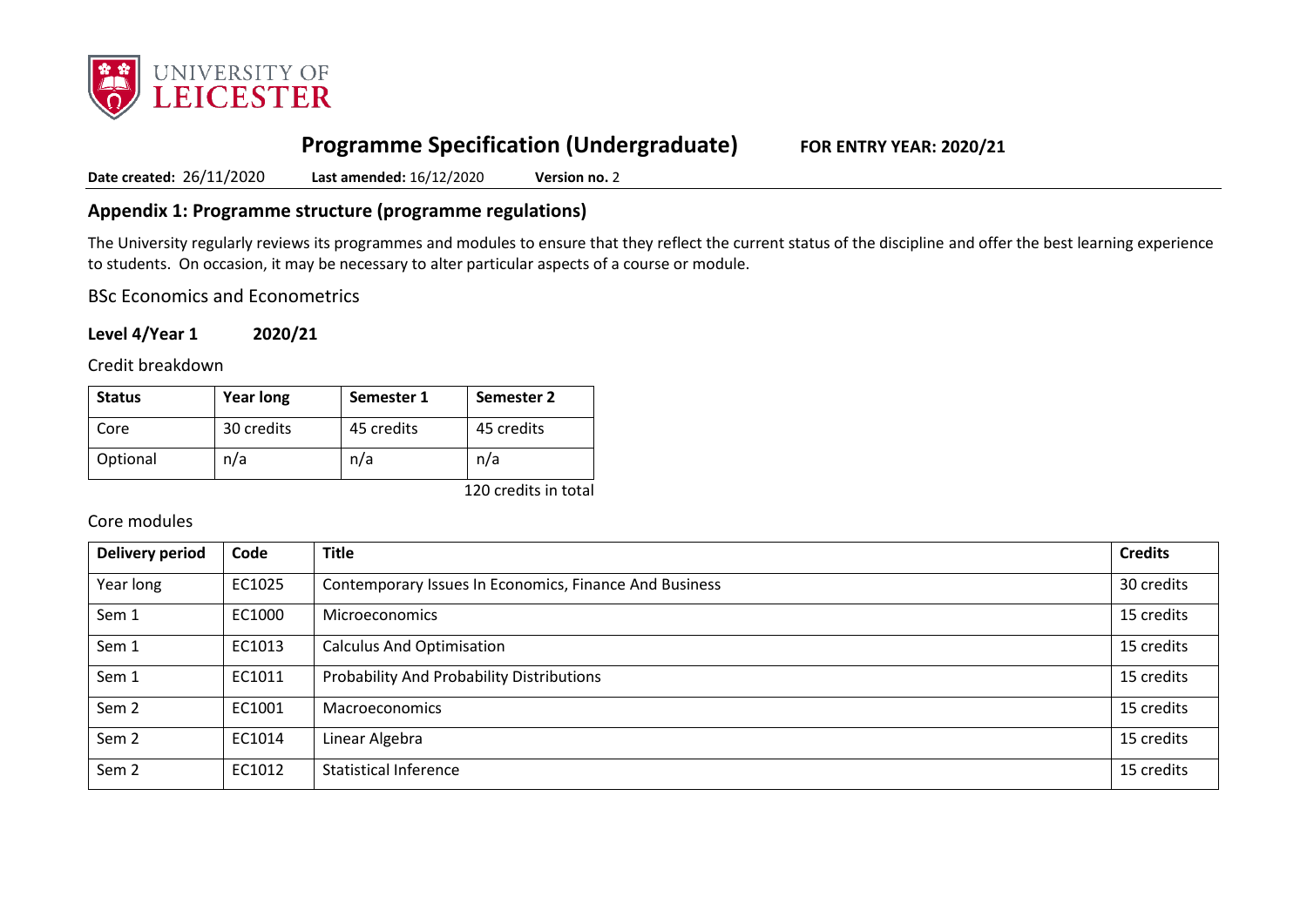## **Notes**

N/A

# **Level 5/Year 2 2021/22**

# Credit breakdown

| <b>Status</b> | <b>Year long</b> | Semester 1 | Semester 2 |
|---------------|------------------|------------|------------|
| Core          | n/a              | 60 credits | 30 credits |
| Optional      | n/a              | n/a        | 30 credits |

120 credits in total

# Core modules

| Delivery period  | Code   | <b>Title</b>                | <b>Credits</b> |
|------------------|--------|-----------------------------|----------------|
| Sem 1            | EC2045 | Intermediate Microeconomics | 15 credits     |
| Sem 1            | EC2046 | Intermediate Macroeconomics | 15 credits     |
| Sem 1            | EC2020 | Econometrics 1              | 15 credits     |
| Sem 1            | EC2043 | Game Theory                 | 15 credits     |
| Sem <sub>2</sub> | EC2019 | Econometrics 2              | 15 credits     |
| Sem <sub>2</sub> | EC2050 | Firms, Markets And Welfare  | 15 credits     |

### **Notes**

N/A

# Option modules

| Delivery period | Code   | <b>Title</b>              | <b>Credits</b> |
|-----------------|--------|---------------------------|----------------|
| Semester 2      | EC2051 | Money And Central Banking | 15 credits     |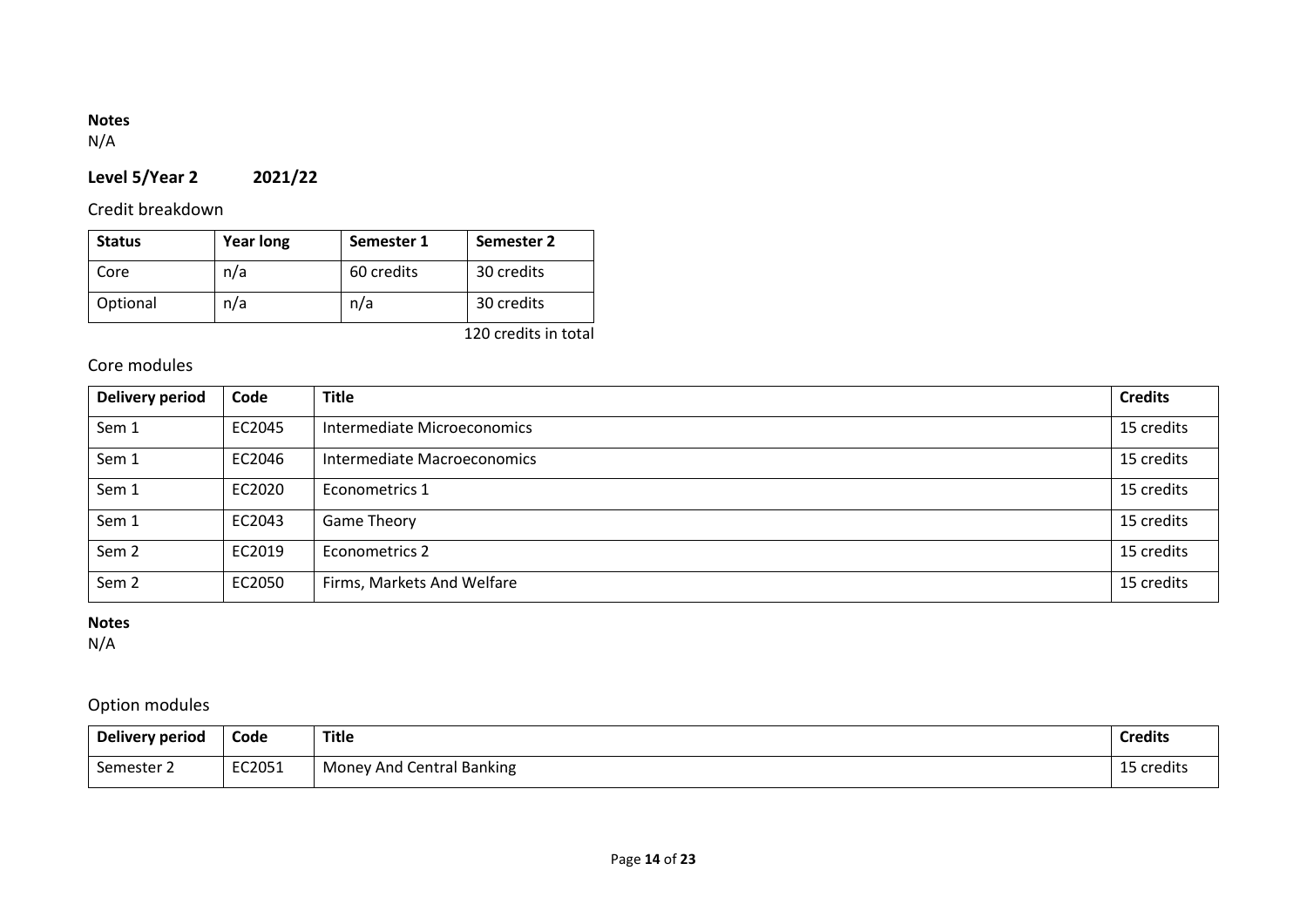| Delivery period | Code   | Title                                       | <b>Credits</b> |
|-----------------|--------|---------------------------------------------|----------------|
| Semester 2      | EC2034 | <b>Economic History</b>                     | 15 credits     |
| Semester 2      | EC2052 | Labour Economics                            | 15 credits     |
| Semester 2      | EC2053 | <b>Environmental And Resource Economics</b> | 15 credits     |

#### **Notes**

### For Semester 2, choose 2 modules

This is an indicative list of option modules and not definitive of what will be available. Option module choice is also subject to availability, timetabling, student number restrictions and, where appropriate, students having taken appropriate pre-requisite modules.

## **Level 6/Year Final 2022/23**

Credit breakdown

| <b>Status</b> | <b>Year long</b> | Semester 1 | Semester 2 |
|---------------|------------------|------------|------------|
| Core          | n/a              | 45 credits | 15 credits |
| Optional      | n/a              | 15 credits | 45 credits |

120 credits in total

### Core modules

| <b>Delivery period</b> | Code   | <b>Title</b>                        | <b>Credits</b> |
|------------------------|--------|-------------------------------------|----------------|
| Sem 1                  | EC3000 | <b>Advanced Microeconomics</b>      | 15 credits     |
| Sem 1                  | EC3001 | <b>Advanced Macroeconomics</b>      | 15 credits     |
| Sem 1                  | EC3062 | Econometrics 3                      | 15 credits     |
| Sem <sub>2</sub>       | EC3064 | <b>Applied Econometrics Project</b> | 15 credits     |

### **Notes**

N/A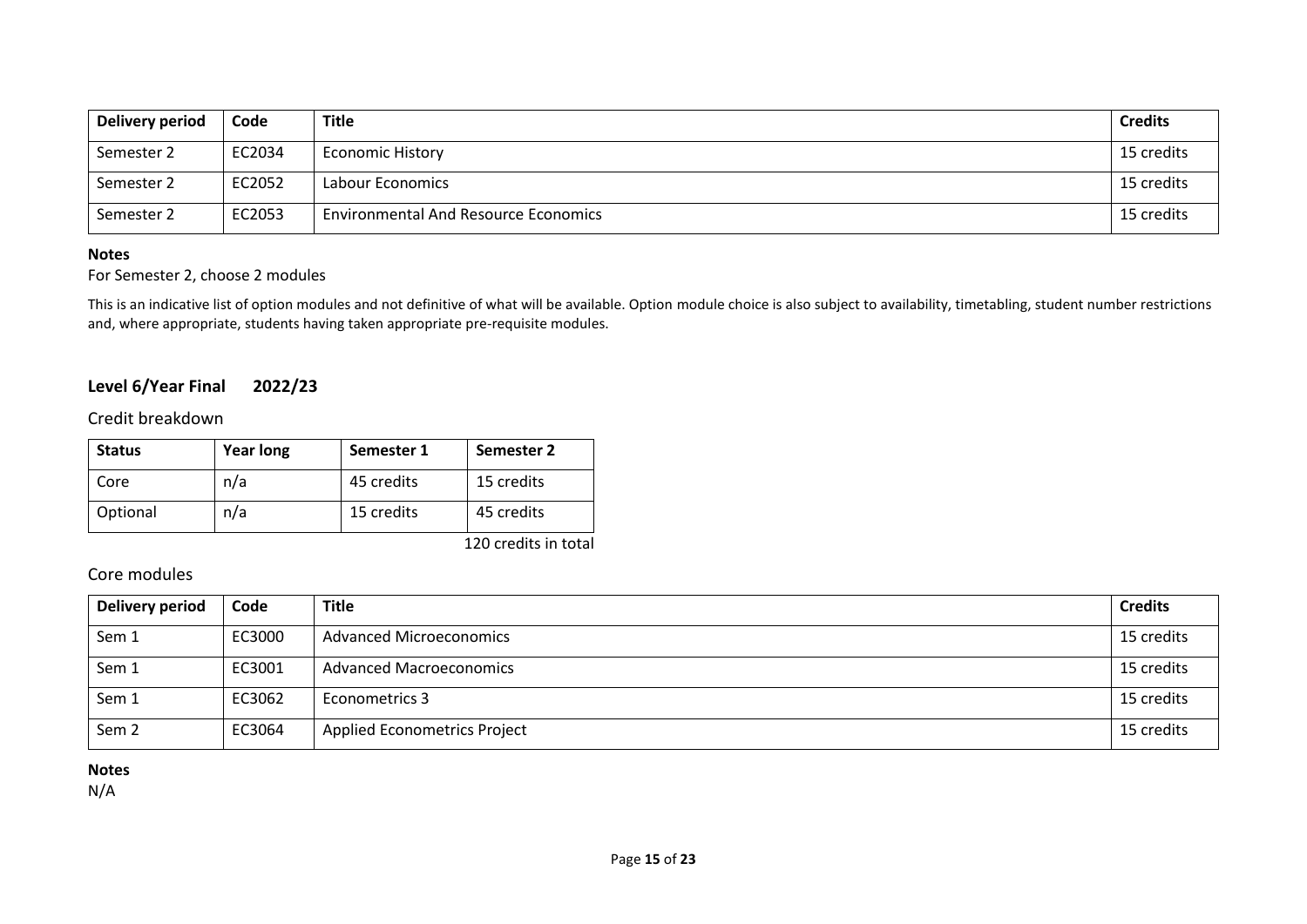### Option modules

| <b>Delivery period</b> | Code   | <b>Title</b>                 | <b>Credits</b> |
|------------------------|--------|------------------------------|----------------|
| Semester 1             | EC3023 | <b>Industrial Economics</b>  | 15 credits     |
| Semester 1             | EC3071 | <b>Managerial Economics</b>  | 15 credits     |
| Semester 1             | EC3061 | <b>Development Economics</b> | 15 credits     |
| Semester 1             | EC3066 | <b>International Trade</b>   | 15 credits     |
| Semester 2             | EC3067 | <b>International Finance</b> | 15 credits     |
| Semester 2             | EC3089 | <b>Behavioural Economics</b> | 15 credits     |
| Semester 2             | EC3080 | <b>Public Economics</b>      | 15 credits     |
| Semester 2             | EC3082 | Economics Of Health (*)      | 15 credits     |
| Semester 2             | EC3044 | Economics Of Education (*)   | 15 credits     |

#### **Notes**

For Semester 1, choose 1 modules

For Semester 2, choose 3 modules

#### **(modules with (\*) cannot be chosen together)**

This is an indicative list of option modules and not definitive of what will be available. Option module choice is also subject to availability, timetabling, student number restrictions and, where appropriate, students having taken appropriate pre-requisite modules.

### **BSc Economics & Econometrics with a Year Abroad**

Students may only enter this course by meeting the criteria outlined above in section 10.

#### FIRST AND SECOND YEAR MODULES

As for the first and second year of BSc Economics & Econometrics.

THIRD YEAR MODULES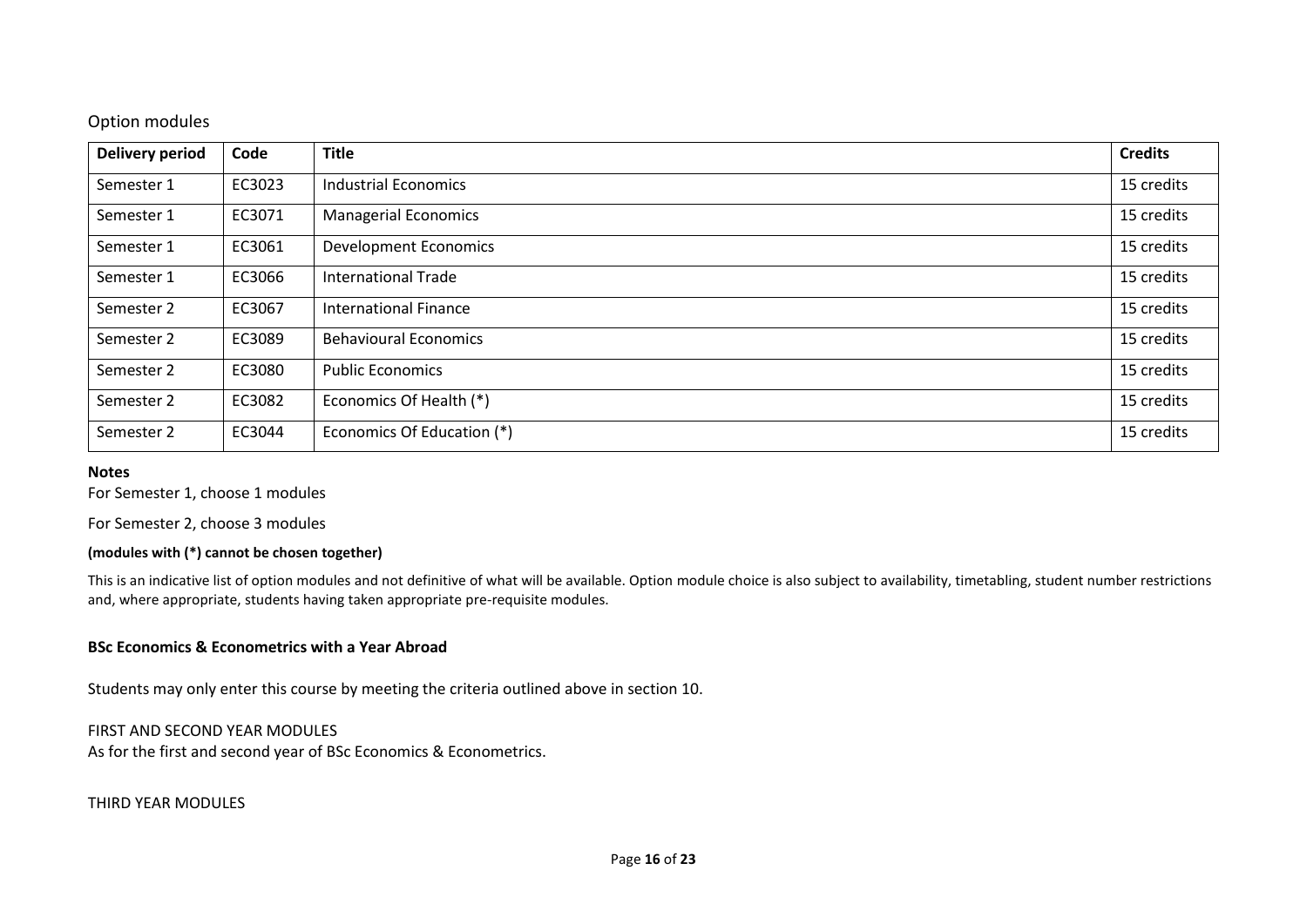- 1) Students will spend one academic year studying at one of our overseas partner Institutions between the second and final years of their degree programme.
- 2) During their placement students are expected to undertake modules worth the equivalent of 120 credits at the University of Leicester. For European Institutions this is normally equal to at least 40 ECTS credits, and for Universities elsewhere in the world this is normally equivalent to eight academic modules.
- 3) Modules selected during the year abroad must be approved by the Department of Economics and must be in subject areas relevant to a students' degree programme. The selected modules cannot be identical to those that have already been studied, or will be studied upon returning to Leicester for the final year.
- 4) Students who do not satisfactorily complete their year studying abroad will be transferred to the non-Year Abroad degree path for their final year.
- 5) Students will have up until the end of the second week of the first term of their third year to transfer to the non-Year Abroad degree voluntarily. After this point students who are not able to complete their year abroad will re-join the non-Year Abroad degree in the following year.

#### FOURTH YEAR MODULES

As for the third year of BSc Economics & Econometrics.

### **BSc Economics & Econometrics with a Year in Industry**

Students may only enter this course by meeting the criteria outlined above in section 10.

#### FIRST AND SECOND YEAR MODULES

As for the first and second year of BSc Economics & Econometrics.

#### THIRD YEAR MODULES

- 1) Students will work within a sponsoring company for a minimum of 9 months between 1 July of the second year of their course and the start of the following academic year.
- 2) During their placement students will undertake a programme of training and practical experience which will be agreed by the sponsoring company and the University.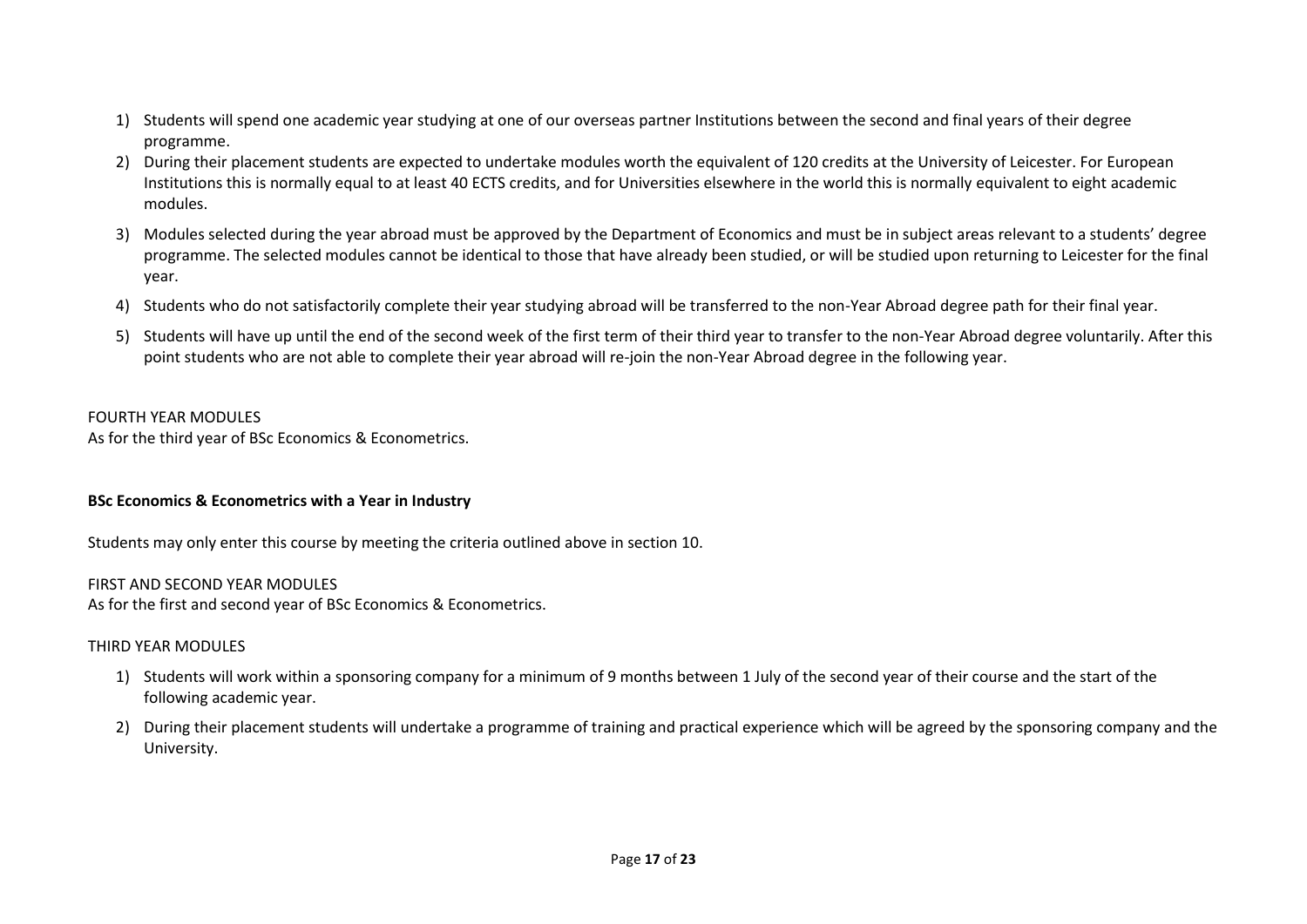- 3) During the placement students' progress will be monitored through a variety of activities including the maintenance of a regular log. Students will complete a report and will be expected to make a presentation towards the end of their placement. The report and presentation are requirements for the awarding of the degree but are not part of the formal assessment for the degree.
- 4) Students who do not satisfactorily complete their industrial placement year will be transferred to the non-Industry degree path.
- 5) Students will have up until the end of the second week of the first term to transfer to the non-Industry degree voluntarily. After this point students who are not able to complete their year in industry will re-join the non-Industry degree in the following year.

FOURTH YEAR MODULES As for the third year of BSc Economics & Econometrics.

## **Appendix 2: Module specifications**

See undergraduat[e module specification database](http://www.le.ac.uk/sas/courses/documentation) (Note - modules are organized by year of delivery).

# **Appendix 3: Skills matrix**

| Programme<br>Learning<br>Outcomes | C1000<br>EC1001<br>ш | EC1011 | EC1012 | EC1013 | 4<br>C101<br>ш | 1025<br>◡<br>$\cdots$ | 45<br>S<br>پ<br>ш | 2046<br>ပ<br>ш | 2050<br>ັ | 2051<br>ᇦ | 2034 | 2043<br>$\cdots$ | $\sigma$<br>201<br>◡<br>ш | 2020<br>ပ | EC2052 | EC2053 | peo<br>ear Abro | ➤<br>ear in Industr | EC3000 | EC3001 | EC3023 | 3044<br>C | 3061 | 3062<br>요 | 3064<br>۲ | EC3066 | 3067<br>요 | 3071<br>ب<br>ш | 3080<br>◡<br>ш | EC3082 | 3089<br>ᇦ |
|-----------------------------------|----------------------|--------|--------|--------|----------------|-----------------------|-------------------|----------------|-----------|-----------|------|------------------|---------------------------|-----------|--------|--------|-----------------|---------------------|--------|--------|--------|-----------|------|-----------|-----------|--------|-----------|----------------|----------------|--------|-----------|
| (a) Discipline<br>specific        |                      |        |        |        |                |                       |                   |                |           |           |      |                  |                           |           |        |        |                 |                     |        |        |        |           |      |           |           |        |           |                |                |        |           |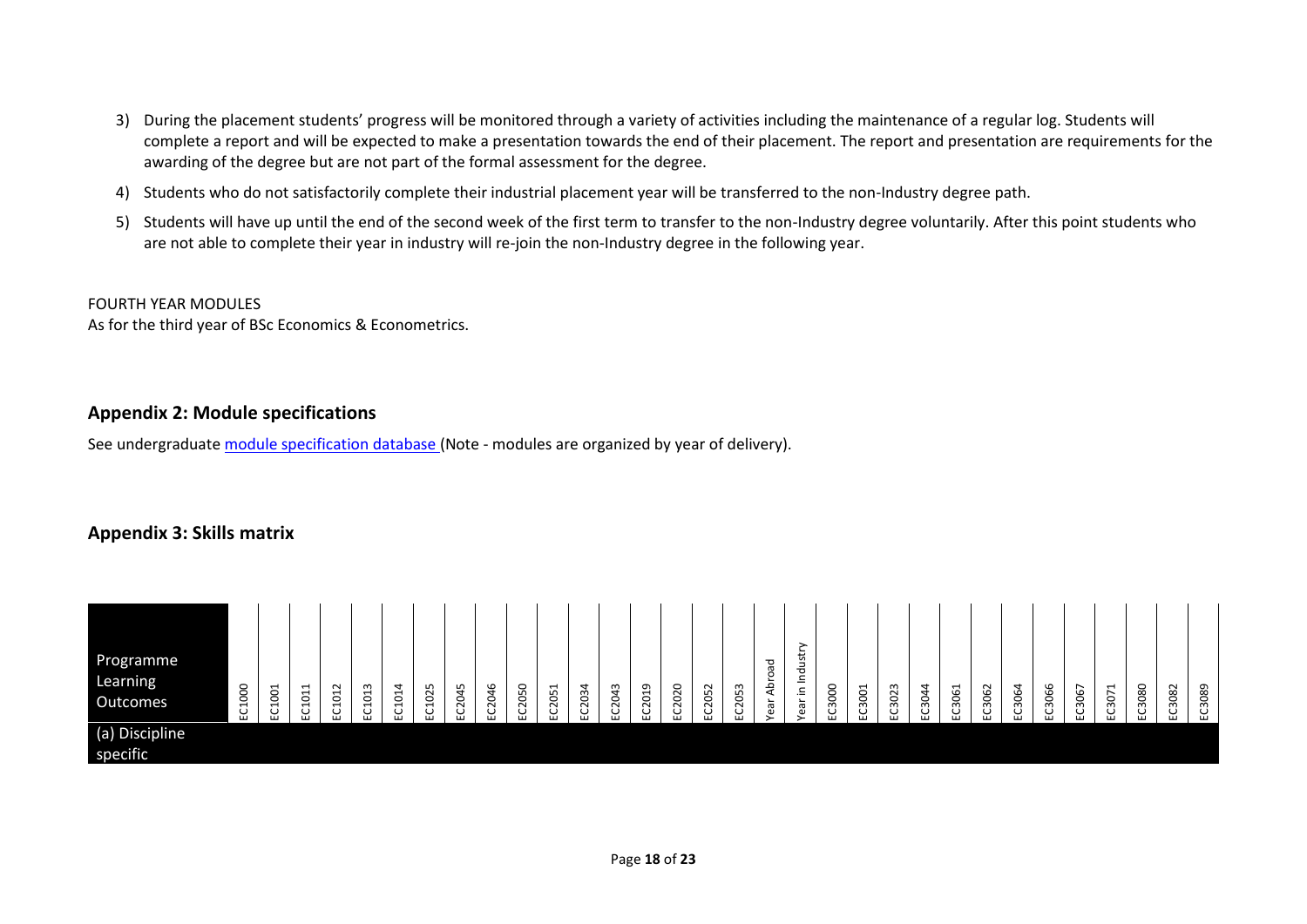| knowledge and<br>competencies                                                                                                                  |                    |              |              |              |                |                |                    |                           |   |   |                           |   |                           |                |                |                |                           |   |   |   |                |                |                |              |                    |              |                           |              |                |                    |              |
|------------------------------------------------------------------------------------------------------------------------------------------------|--------------------|--------------|--------------|--------------|----------------|----------------|--------------------|---------------------------|---|---|---------------------------|---|---------------------------|----------------|----------------|----------------|---------------------------|---|---|---|----------------|----------------|----------------|--------------|--------------------|--------------|---------------------------|--------------|----------------|--------------------|--------------|
| (vi) Other<br>discipline specific<br>competencies                                                                                              |                    |              |              |              |                |                |                    |                           |   |   |                           |   |                           |                |                |                |                           |   |   |   |                |                |                |              |                    |              |                           |              |                |                    |              |
|                                                                                                                                                |                    |              |              |              |                |                |                    |                           |   |   |                           |   |                           |                |                |                |                           |   |   |   |                |                |                |              |                    |              |                           |              |                |                    |              |
| (b) Transferable<br>skills                                                                                                                     |                    |              |              |              |                |                |                    |                           |   |   |                           |   |                           |                |                |                |                           |   |   |   |                |                |                |              |                    |              |                           |              |                |                    |              |
| (i) Oral<br>communication                                                                                                                      |                    |              |              |              |                |                |                    |                           |   |   |                           |   |                           |                |                |                |                           |   |   |   |                |                |                |              |                    |              |                           |              |                |                    |              |
| Prepare and present<br>concepts, arguments<br>or analysis orally.                                                                              |                    |              |              |              |                |                | $\pmb{\mathsf{X}}$ |                           |   |   |                           |   |                           |                |                |                |                           |   |   |   |                |                |                |              | $\pmb{\mathsf{X}}$ |              |                           |              |                |                    |              |
| Produce clear visual<br>aids to accompany<br>an oral presentation.                                                                             |                    |              |              |              |                |                | Χ                  |                           |   |   |                           |   |                           |                |                |                |                           |   |   |   |                |                |                |              | $\pmb{\times}$     |              |                           |              |                |                    |              |
| Application of oral<br>communication skills<br>within a workplace<br>environment and in<br>presentations (Year<br>in Industry variant<br>only) |                    |              |              |              |                |                |                    |                           |   |   |                           |   |                           |                |                |                |                           | Χ |   |   |                |                |                |              |                    |              |                           |              |                |                    |              |
| (ii) Written<br>communication                                                                                                                  |                    |              |              |              |                |                |                    |                           |   |   |                           |   |                           |                |                |                |                           |   |   |   |                |                |                |              |                    |              |                           |              |                |                    |              |
| Produce clearly<br>written material with<br>appropriate use of<br>evidence.                                                                    | $\pmb{\mathsf{X}}$ | $\mathsf{X}$ | $\mathsf{X}$ | $\mathsf{X}$ | $\pmb{\times}$ | $\pmb{\times}$ | $\mathsf{X}$       | $\boldsymbol{\mathsf{X}}$ | X | X | $\boldsymbol{\mathsf{X}}$ | X | $\boldsymbol{\mathsf{X}}$ | $\pmb{\times}$ | $\pmb{\times}$ | $\pmb{\times}$ | $\boldsymbol{\mathsf{X}}$ |   | X | X | $\pmb{\times}$ | $\pmb{\times}$ | $\pmb{\times}$ | $\mathsf{X}$ | $\pmb{\mathsf{X}}$ | $\mathsf{X}$ | $\boldsymbol{\mathsf{X}}$ | $\mathsf{X}$ | $\pmb{\times}$ | $\pmb{\mathsf{X}}$ | $\mathsf{X}$ |
| Application of<br>written<br>communication skills<br>within a workplace                                                                        |                    |              |              |              |                |                |                    |                           |   |   |                           |   |                           |                |                |                |                           | Χ |   |   |                |                |                |              |                    |              |                           |              |                |                    |              |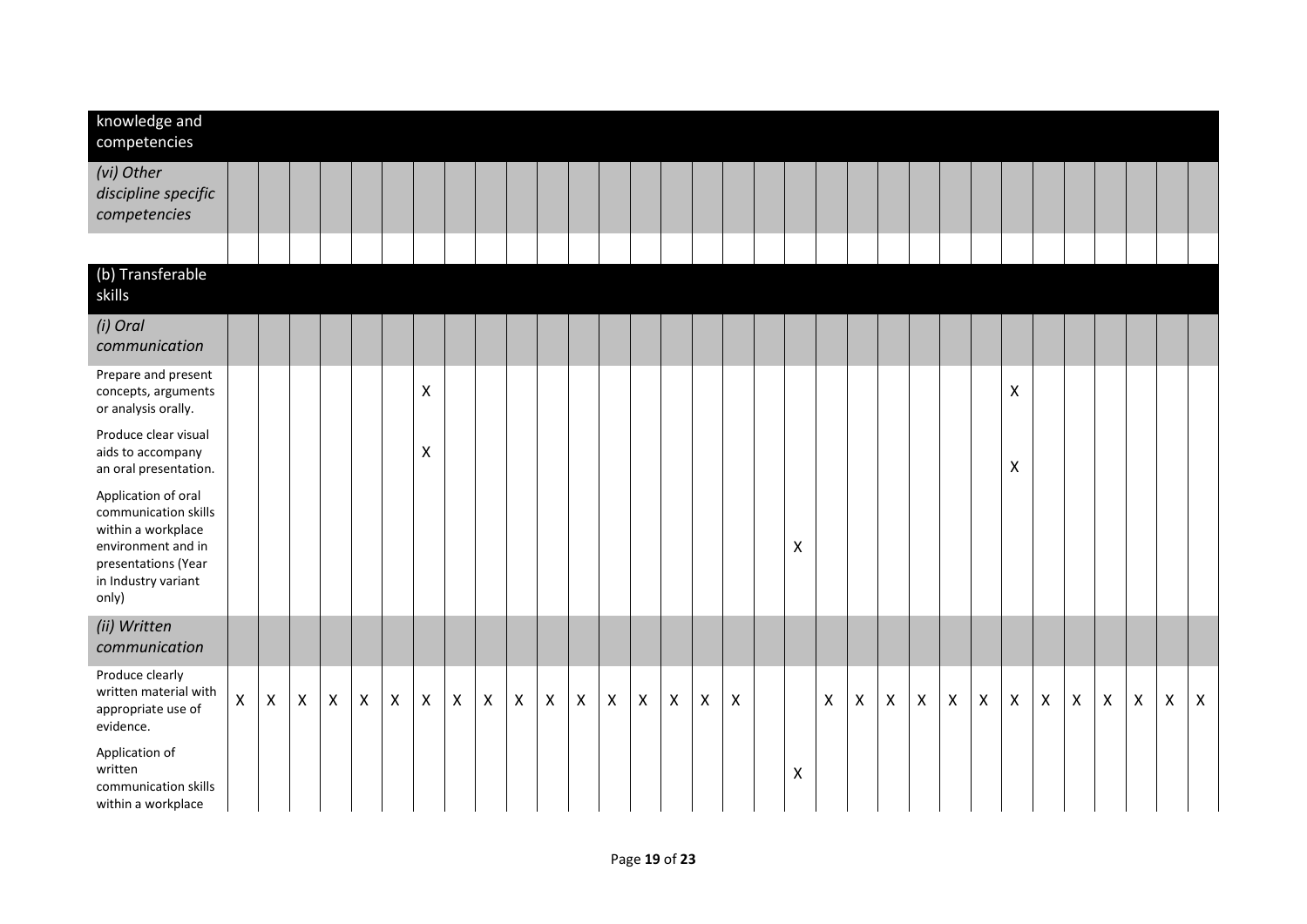| environment and in<br>report writing (Year<br>in Industry variant<br>only)                                                                        |   |   |   |                    |   |                    |                    |                |                |              |                    |                    |   |                           |                           |                |                    |                |                    |                    |   |              |                    |                    |             |                    |                    |                |                    |              |              |
|---------------------------------------------------------------------------------------------------------------------------------------------------|---|---|---|--------------------|---|--------------------|--------------------|----------------|----------------|--------------|--------------------|--------------------|---|---------------------------|---------------------------|----------------|--------------------|----------------|--------------------|--------------------|---|--------------|--------------------|--------------------|-------------|--------------------|--------------------|----------------|--------------------|--------------|--------------|
| (iii) Information<br>technology                                                                                                                   |   |   |   |                    |   |                    |                    |                |                |              |                    |                    |   |                           |                           |                |                    |                |                    |                    |   |              |                    |                    |             |                    |                    |                |                    |              |              |
| Use word processing<br>in the preparation of<br>written work.                                                                                     | X |   |   | X                  |   |                    | $\pmb{\mathsf{X}}$ |                |                |              |                    | $\pmb{\mathsf{X}}$ |   | $\pmb{\mathsf{X}}$        | $\mathsf{X}$              |                |                    |                | $\pmb{\mathsf{X}}$ | $\pmb{\mathsf{X}}$ |   |              | $\pmb{\mathsf{X}}$ | $\pmb{\mathsf{X}}$ | $\mathsf X$ | $\pmb{\mathsf{X}}$ | $\pmb{\mathsf{X}}$ |                |                    |              |              |
| Use the internet to<br>access appropriate<br>information.                                                                                         |   |   |   | $\pmb{\mathsf{X}}$ |   |                    | $\pmb{\mathsf{X}}$ |                |                |              |                    |                    |   | $\pmb{\mathsf{X}}$        | $\boldsymbol{\mathsf{X}}$ |                |                    |                |                    |                    |   |              |                    | $\pmb{\mathsf{X}}$ | Χ           |                    |                    |                |                    |              |              |
| Use spreadsheets for<br>data presentation<br>and analysis.                                                                                        |   |   |   | X                  |   | Χ                  |                    |                |                |              |                    |                    |   | $\pmb{\times}$            | X                         |                |                    |                |                    |                    |   |              |                    | $\pmb{\mathsf{X}}$ | Χ           |                    |                    |                |                    |              |              |
| Use specialist<br>packages for<br>statistical analysis.                                                                                           |   |   |   |                    |   |                    |                    |                |                |              |                    |                    |   | $\pmb{\times}$            | X                         |                |                    |                |                    |                    |   |              |                    | X                  | Χ           |                    |                    |                |                    |              |              |
| Application of<br>information<br>technology skills<br>within a workplace<br>environment and in<br>presentation (Year in<br>Industry variant only) |   |   |   |                    |   |                    |                    |                |                |              |                    |                    |   |                           |                           |                |                    | $\mathsf{X}$   |                    |                    |   |              |                    |                    |             |                    |                    |                |                    |              |              |
| (iv) Numeracy                                                                                                                                     |   |   |   |                    |   |                    |                    |                |                |              |                    |                    |   |                           |                           |                |                    |                |                    |                    |   |              |                    |                    |             |                    |                    |                |                    |              |              |
| Employ general<br>numerical,<br>mathematical and<br>statistical skills.                                                                           | X | X | X | $\mathsf{X}$       | X | $\pmb{\mathsf{X}}$ | $\mathsf{X}$       | $\pmb{\times}$ | $\pmb{\times}$ | $\mathsf{X}$ | $\pmb{\mathsf{X}}$ |                    | X | $\boldsymbol{\mathsf{X}}$ | $\mathsf{X}$              | $\pmb{\times}$ | $\pmb{\mathsf{X}}$ |                | $\mathsf{X}$       | $\pmb{\mathsf{X}}$ | X | $\mathsf{X}$ | $\mathsf{X}$       | $\mathsf{X}$       | X           | $\pmb{\mathsf{X}}$ | $\pmb{\mathsf{X}}$ | $\pmb{\times}$ | $\pmb{\mathsf{X}}$ | $\mathsf{x}$ | $\mathsf{X}$ |
| Application of<br>numeracy skills<br>within a workplace<br>environment (Year in<br>Industry variant only)                                         |   |   |   |                    |   |                    |                    |                |                |              |                    |                    |   |                           |                           |                |                    | $\pmb{\times}$ |                    |                    |   |              |                    |                    |             |                    |                    |                |                    |              |              |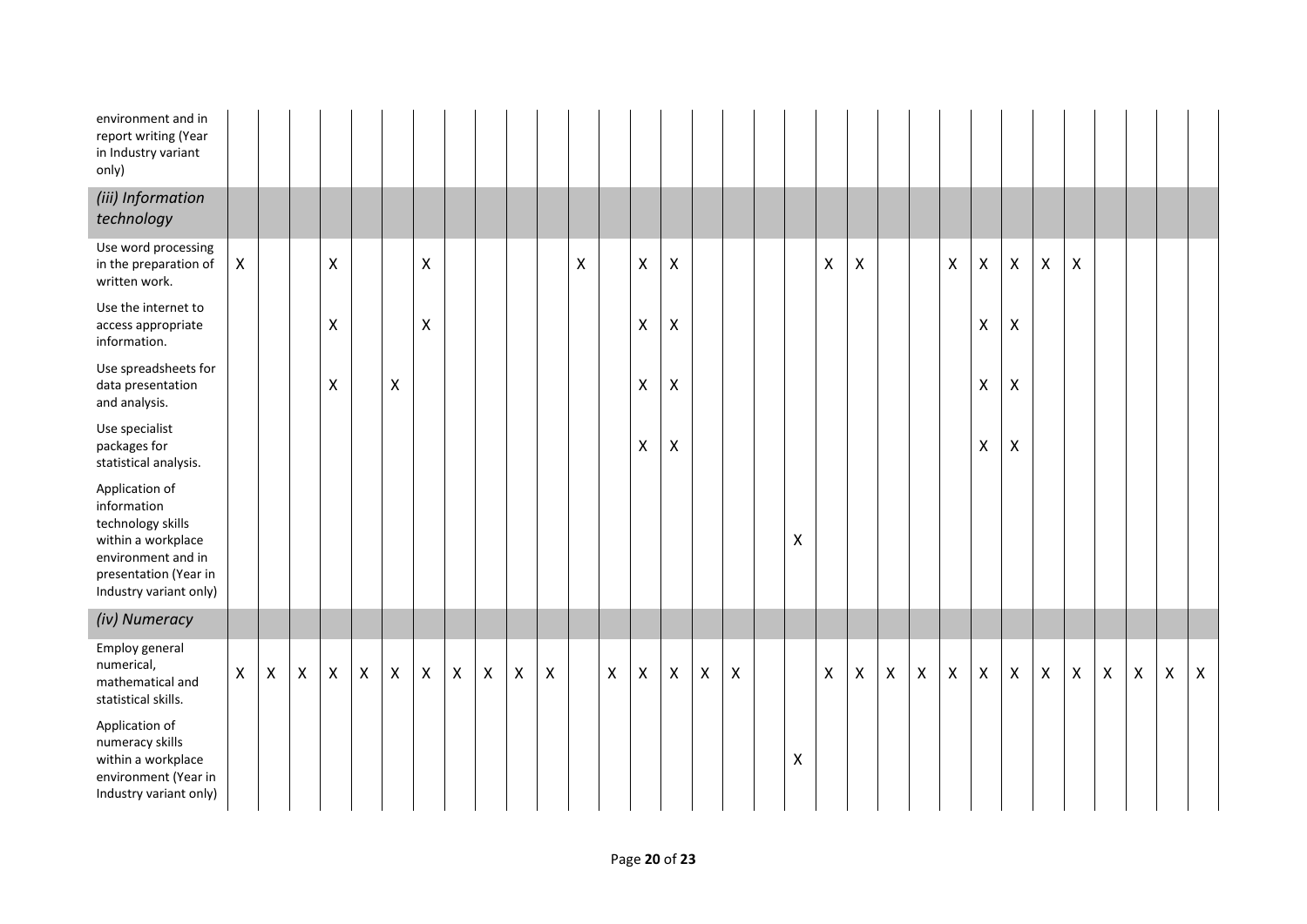| (v) Team working                                                                                                         |              |              |              |                    |                    |                |              |                |                |                |                           |   |              |   |                           |                           |                           |                    |                |              |              |              |              |                    |              |                    |                |                    |                |                    |                |                |
|--------------------------------------------------------------------------------------------------------------------------|--------------|--------------|--------------|--------------------|--------------------|----------------|--------------|----------------|----------------|----------------|---------------------------|---|--------------|---|---------------------------|---------------------------|---------------------------|--------------------|----------------|--------------|--------------|--------------|--------------|--------------------|--------------|--------------------|----------------|--------------------|----------------|--------------------|----------------|----------------|
| Demonstrate basic<br>team working skills.                                                                                |              |              |              |                    |                    |                | X            |                |                |                |                           |   |              | X |                           |                           |                           |                    |                |              | X            |              |              |                    | X            |                    |                |                    |                |                    |                |                |
| Application of team<br>building skills within<br>a workplace<br>environment (Year in<br>Industry variant only)           |              |              |              |                    |                    |                |              |                |                |                |                           |   |              |   |                           |                           |                           |                    | $\pmb{\chi}$   |              |              |              |              |                    |              |                    |                |                    |                |                    |                |                |
| (vi) Problem<br>solving                                                                                                  |              |              |              |                    |                    |                |              |                |                |                |                           |   |              |   |                           |                           |                           |                    |                |              |              |              |              |                    |              |                    |                |                    |                |                    |                |                |
| Demonstrate<br>problem formulation<br>and solution                                                                       | $\mathsf{X}$ | $\mathsf{X}$ | $\mathsf{X}$ | $\pmb{\mathsf{X}}$ | $\pmb{\mathsf{X}}$ | $\mathsf X$    | $\mathsf{X}$ | $\pmb{\times}$ | $\pmb{\times}$ | $\pmb{\times}$ | $\pmb{\times}$            | X | $\mathsf{X}$ | X | $\pmb{\times}$            | $\boldsymbol{\mathsf{X}}$ | $\mathsf{X}$              | $\pmb{\mathsf{X}}$ |                | $\mathsf{X}$ | $\mathsf{X}$ | $\mathsf X$  | $\mathsf X$  | $\pmb{\mathsf{X}}$ | $\mathsf{X}$ | $\pmb{\mathsf{X}}$ | $\pmb{\times}$ | $\pmb{\mathsf{X}}$ | $\pmb{\times}$ | $\pmb{\mathsf{X}}$ | $\pmb{\times}$ | $\pmb{\times}$ |
| Application of<br>problem solving skills<br>within a workplace<br>environment (Year in<br>Industry variant only)         |              |              |              |                    |                    |                |              |                |                |                |                           |   |              |   |                           |                           |                           |                    | $\pmb{\times}$ |              |              |              |              |                    |              |                    |                |                    |                |                    |                |                |
| (vii) Information<br>handling                                                                                            |              |              |              |                    |                    |                |              |                |                |                |                           |   |              |   |                           |                           |                           |                    |                |              |              |              |              |                    |              |                    |                |                    |                |                    |                |                |
| Find and use<br>appropriate<br>information from a<br>variety of sources.                                                 | X            | $\mathsf{X}$ | X            | X                  | $\pmb{\mathsf{X}}$ | $\pmb{\times}$ | X            | $\pmb{\times}$ | $\mathsf{X}$   | $\mathsf{X}$   | $\boldsymbol{\mathsf{X}}$ | X | X            | X | $\boldsymbol{\mathsf{X}}$ | $\boldsymbol{\mathsf{X}}$ | $\boldsymbol{\mathsf{X}}$ | X                  |                | $\mathsf{X}$ | $\mathsf{X}$ | $\mathsf{X}$ | $\mathsf{X}$ | $\mathsf{X}$       | $\mathsf{X}$ | $\mathsf{X}$       | $\pmb{\times}$ | $\pmb{\times}$     | $\pmb{\times}$ | $\pmb{\mathsf{X}}$ | $\pmb{\times}$ | $\mathsf{X}$   |
| Application of<br>information handling<br>skills within a<br>workplace<br>environment (Year in<br>Industry variant only) |              |              |              |                    |                    |                |              |                |                |                |                           |   |              |   |                           |                           |                           |                    | X              |              |              |              |              |                    |              |                    |                |                    |                |                    |                |                |
| (viii) Skills for<br>lifelong learning                                                                                   |              |              |              |                    |                    |                |              |                |                |                |                           |   |              |   |                           |                           |                           |                    |                |              |              |              |              |                    |              |                    |                |                    |                |                    |                |                |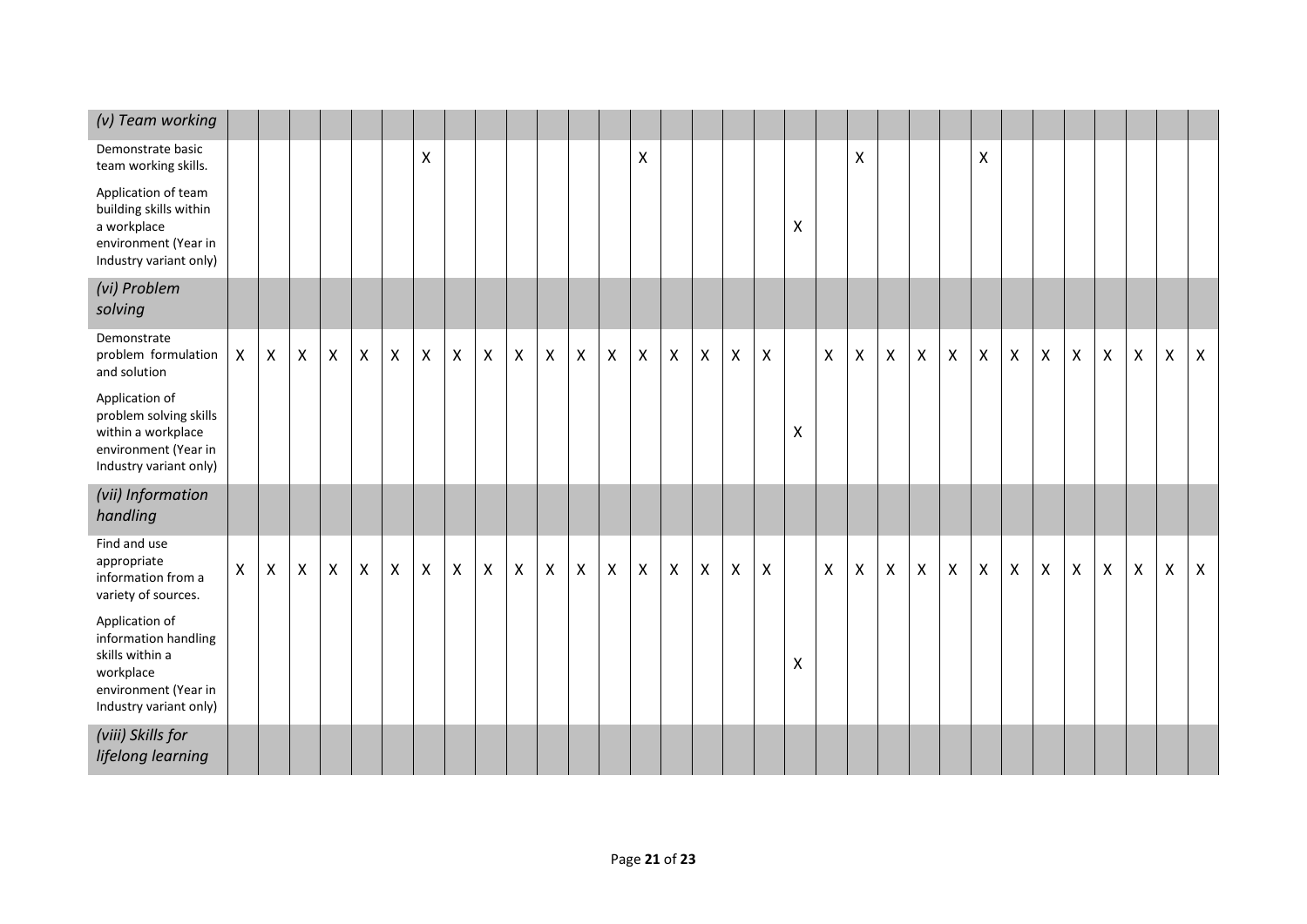| Collect and apply<br>new ideas and<br>concepts                                                                                                                                         | $\mathsf{X}$ | $\boldsymbol{\mathsf{X}}$ | $\pmb{\mathsf{X}}$ | $\boldsymbol{\mathsf{X}}$ | $\pmb{\times}$ | $\boldsymbol{\mathsf{X}}$ | Χ              | $\pmb{\mathsf{X}}$ | $\pmb{\mathsf{X}}$ | $\boldsymbol{\mathsf{X}}$ | $\boldsymbol{\mathsf{X}}$ | Χ | X | X | $\pmb{\times}$            | Χ | Χ | X              |   | X            | X                  | X                  | $\pmb{\mathsf{X}}$ | $\pmb{\mathsf{X}}$ | X            | X              | $\pmb{\times}$ | X                         | Χ | X | X | $\boldsymbol{\mathsf{X}}$ |
|----------------------------------------------------------------------------------------------------------------------------------------------------------------------------------------|--------------|---------------------------|--------------------|---------------------------|----------------|---------------------------|----------------|--------------------|--------------------|---------------------------|---------------------------|---|---|---|---------------------------|---|---|----------------|---|--------------|--------------------|--------------------|--------------------|--------------------|--------------|----------------|----------------|---------------------------|---|---|---|---------------------------|
| Combine new<br>knowledge and<br>techniques with prior<br>understanding                                                                                                                 | $\mathsf{X}$ | $\boldsymbol{\mathsf{X}}$ | $\mathsf{X}$       | X                         | $\mathsf{X}$   | $\pmb{\times}$            | X              | $\pmb{\times}$     | X                  | X                         | X                         | Χ | X | X | $\boldsymbol{\mathsf{X}}$ | X | Χ | $\pmb{\times}$ |   | $\mathsf{X}$ | X                  | $\pmb{\mathsf{X}}$ | X                  | $\pmb{\mathsf{X}}$ | X            | $\pmb{\times}$ | $\pmb{\times}$ | $\pmb{\times}$            | X | X | X | $\mathsf{X}$              |
| Demonstrate and<br>produce<br>independent work                                                                                                                                         | X            |                           |                    | Χ                         |                |                           | X              |                    |                    |                           |                           | X |   | X | Χ                         |   |   |                |   | Χ            | $\pmb{\mathsf{X}}$ |                    |                    | $\mathsf X$        | X            | $\pmb{\times}$ | X              | X                         |   |   |   |                           |
| Demonstrate time<br>management skills<br>through adhering to<br>deadlines                                                                                                              | $\mathsf{X}$ | $\boldsymbol{\mathsf{X}}$ | $\mathsf{X}$       | $\boldsymbol{\mathsf{X}}$ | $\mathsf{X}$   | $\mathsf{X}$              | $\mathsf{X}$   | $\pmb{\mathsf{X}}$ | $\pmb{\mathsf{X}}$ | $\mathsf{X}$              | $\pmb{\mathsf{X}}$        | Χ | X | X | $\pmb{\times}$            | X | X | $\mathsf{X}$   |   | X            | $\pmb{\mathsf{X}}$ | X                  | X                  | X                  | $\mathsf{X}$ | X              | $\mathsf{X}$   | X                         | X | X | Х | $\mathsf{X}$              |
| Use a variety of<br>sources of<br>knowledge<br>appropriately                                                                                                                           | $\mathsf{X}$ | $\boldsymbol{X}$          | $\mathsf{X}$       | $\mathsf{X}$              | $\mathsf{X}$   | $\mathsf{X}$              | $\pmb{\times}$ | $\pmb{\mathsf{X}}$ | $\mathsf{X}$       | $\mathsf{X}$              | $\pmb{\times}$            | X | X | X | $\mathsf{X}$              | X | X | $\mathsf{X}$   |   | $\mathsf{X}$ | $\mathsf{X}$       | $\pmb{\mathsf{X}}$ | X                  | $\pmb{\times}$     | X            | $\mathsf{X}$   | $\mathsf{X}$   | $\boldsymbol{\mathsf{X}}$ | X | X | X | $\mathsf{X}$              |
| Demonstrate ability<br>to learn in a different<br>cultural environment<br>(Year Abroad variant<br>only)                                                                                |              |                           |                    |                           |                |                           |                |                    |                    |                           |                           |   |   |   |                           |   |   | X              |   |              |                    |                    |                    |                    |              |                |                |                           |   |   |   |                           |
| Application of a<br>variety of<br>employability and<br>transferable skills<br>(some outlined<br>already above)<br>within a workplace<br>environment (Year in<br>Industry variant only) |              |                           |                    |                           |                |                           |                |                    |                    |                           |                           |   |   |   |                           |   |   |                | Χ |              |                    |                    |                    |                    |              |                |                |                           |   |   |   |                           |
| Demonstrate the<br>ability to think<br>reflectively about<br>personal and<br>professional                                                                                              |              |                           |                    |                           |                |                           |                |                    |                    |                           |                           |   |   |   |                           |   |   |                | X |              |                    |                    |                    |                    |              |                |                |                           |   |   |   |                           |